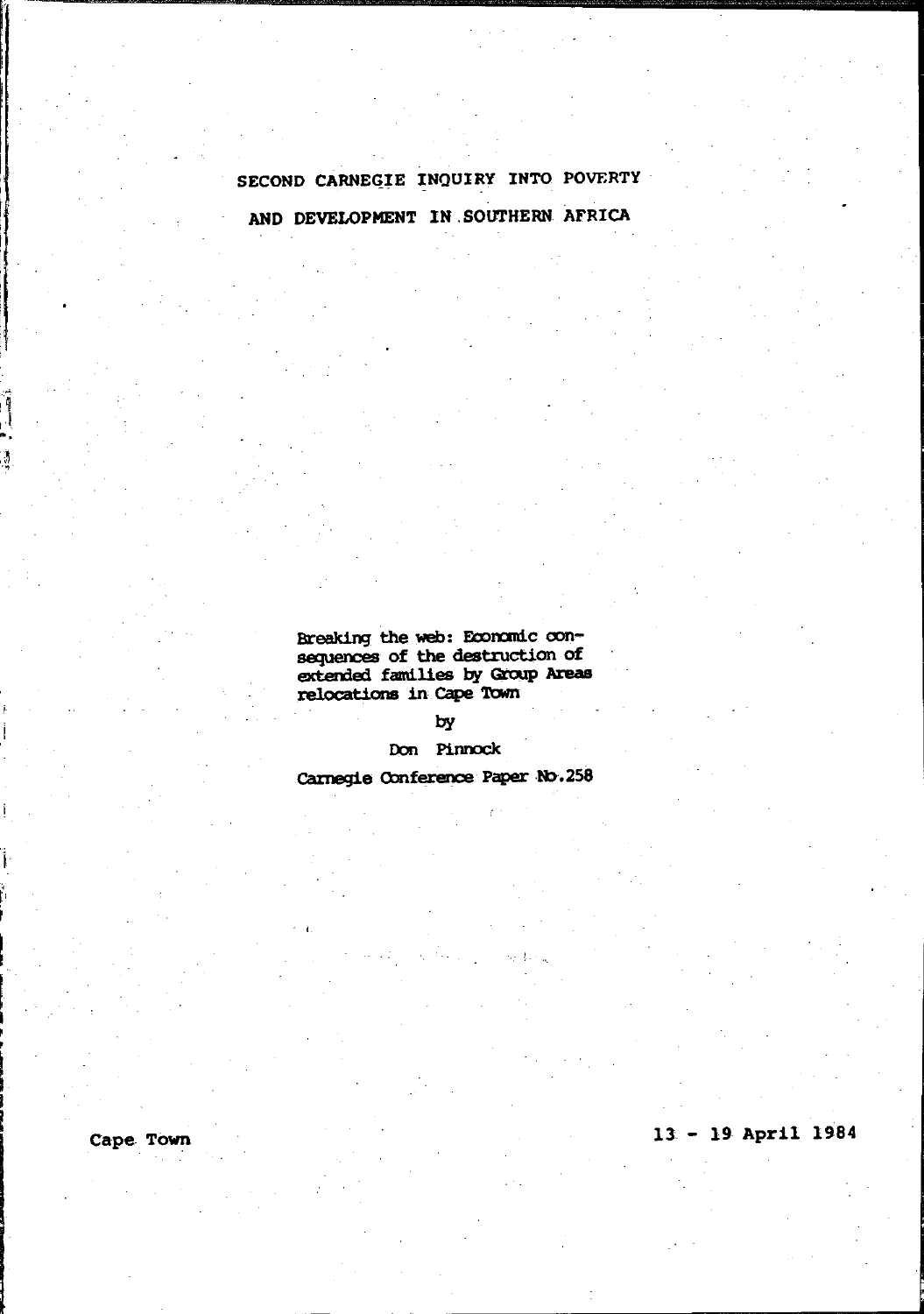## ISBN 0 7992 0704 7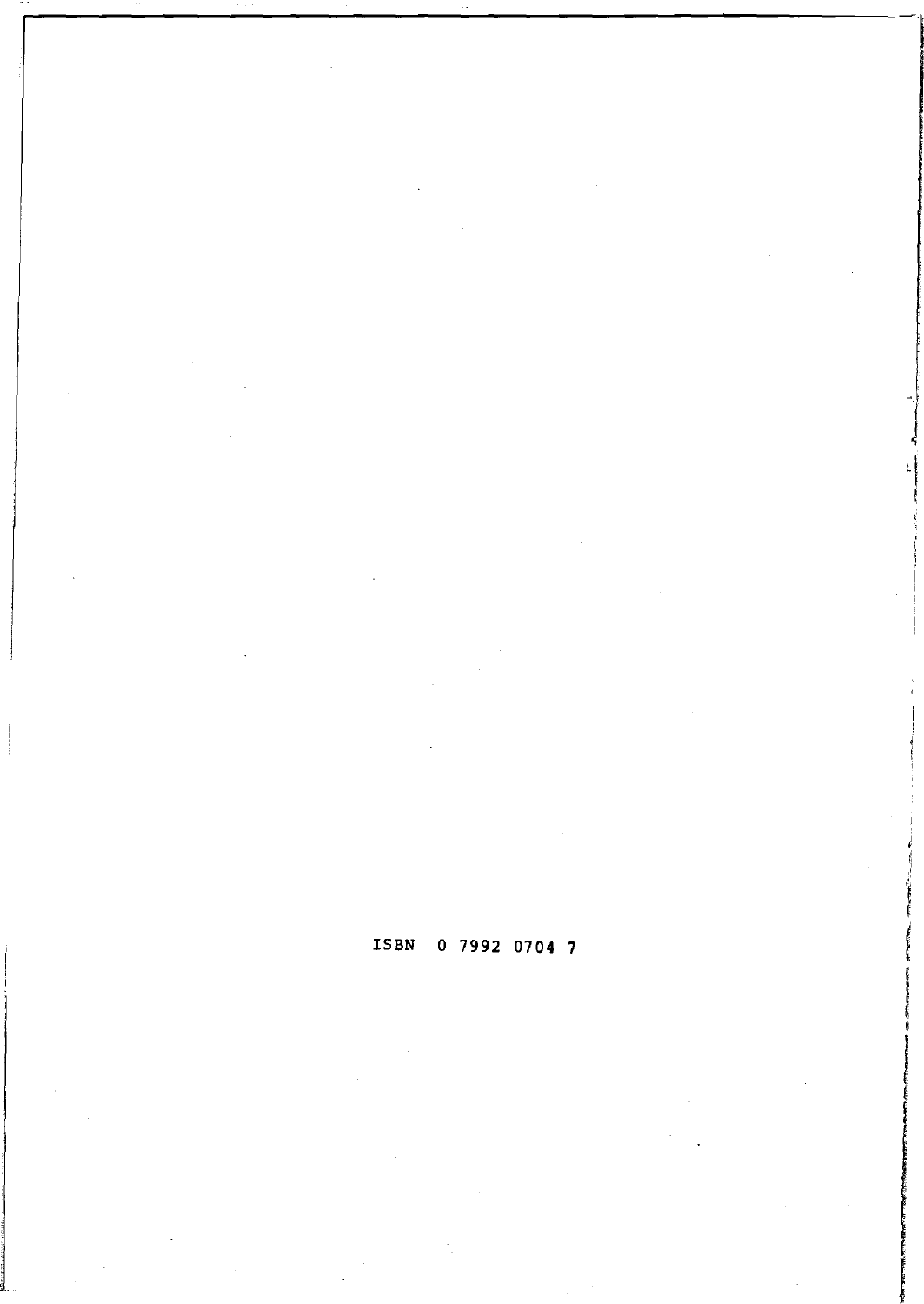## BREAKING. THE WEB: Economic consequences of the destruction of extended faal11es by Group Areas relocations in Cape Town

1-

## don pfnnock

As families labelled coloured were being moved out of Harfield Village to make way for white developers, a graffiti slogan appeared across the walla of two Wesley Street houaes. In letters a metre high it read: THE GROUP IS KILLING MY PEOPLE.

The terrible truth of this slogan has yet to be systematically tested and the effects of Group Areas removals remains largely impressionistic. The first oasualties were the old people. Thousands died ss the machinery of the Act tore into the old established neighbourhoods. Among five families who were my immediate neighbours in Harfield Village, two elderly people died after their families received eviction notices and a third had a heart attack within weeks of removal.

But these deaths were only part of the mysery that the intra-city relocations were to cause. A less apparent effect was the destruction of social webs and the complex network of household commodity production and services which depended upon them. Because what gave way before the racist geopolitics was the extended family  $$ the social and economic lite-raft of the old ghettoes. Not only were the fragile economic threads broken by the mass removals. but they were prevented from being re-spun on the hostile sands of the Cape Flats because the extended families could not reconstitute themselves in houses built around the bourgeois ideal of the nuclear family. Families were either hopelessly cwercrOwded or amashed.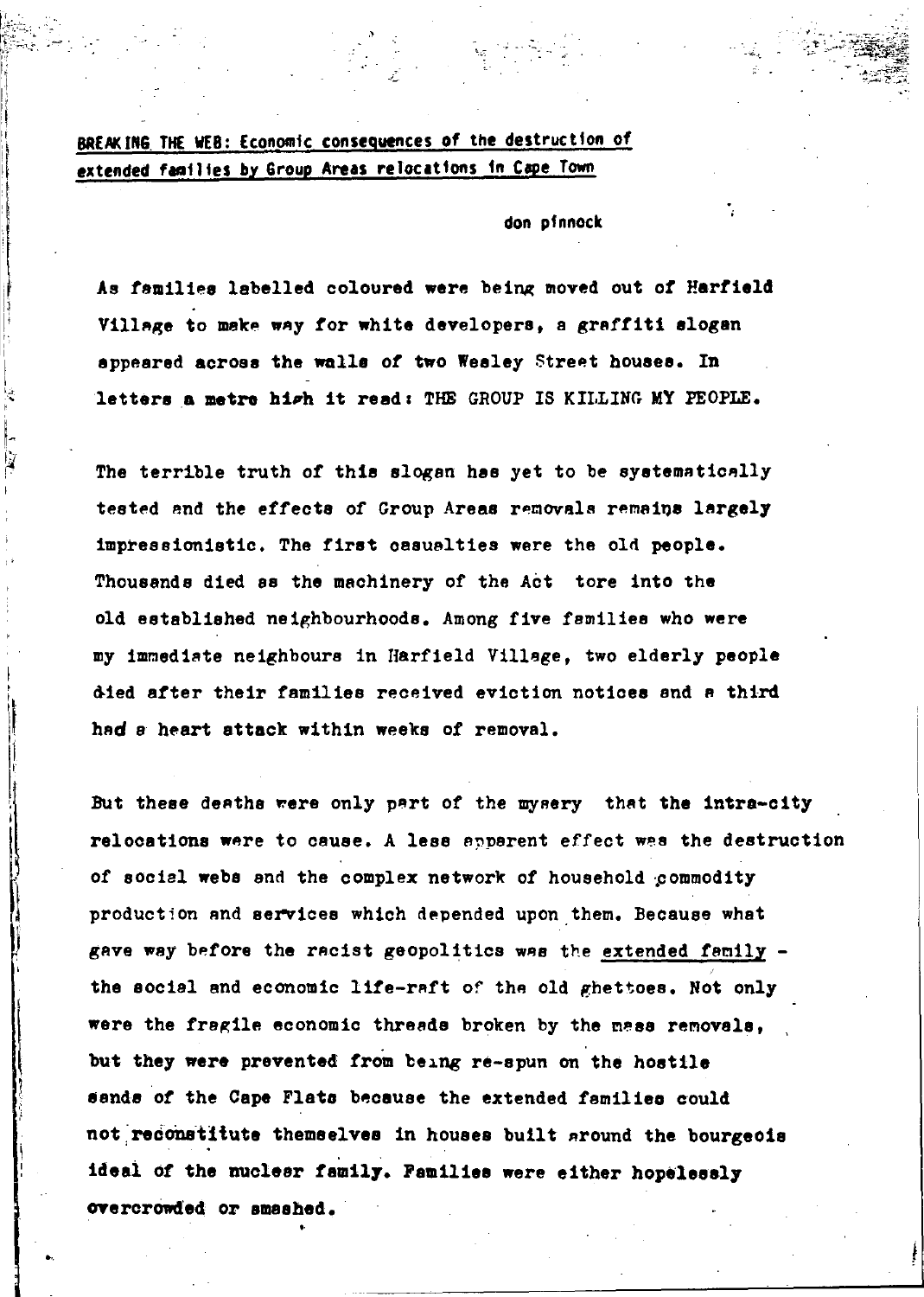The 'setting free' of relatively unskilled labour in this way is an important factor in the creation of poverty at the lower end of the working class scale in Cape Town.

### The *move* to town

Initially working class migration into Cape Town was a circular one undertaken mainly by young job-seekers. But as the transition from an agrarian economy to an industrial one gathered pace it became a one-way flow of whole families. By the 1920s the march of the poor into Cape Town was being described by city administrators as 'formidable'. Between 1904 and 1960 the population in all towns in South Africa had increased by  $83.2\%$ . But the population increase in the nine principal urban areas between 1921 and 1968 was no less than 420%.  $\cdot$  From 1936 to 1970 the percentage of urbanised people in the Cape described as 'coloured' rose from  $55%$  to  $72%$ .

As far back as 1867 District Six was considered as being overcrowded, and for the next 100 years migration into the area continued almost unabated. In 1936 the official census put the population of the District at  $22,440$  and in 1946 at 28 377. Four years later it was nearly double, at about 40 000, Many families in the area were extremely poor, living for generations by working at odd jobs here and there, scratching out a living by economic enterprise which counted its profits in halfpennies and farthings.

**International Contract on the Contract of the Contract of the Contract of The Contract of The Contract of The Contract of The Contract of The Contract of The Contract of The Contract of The Contract of The Contract of The**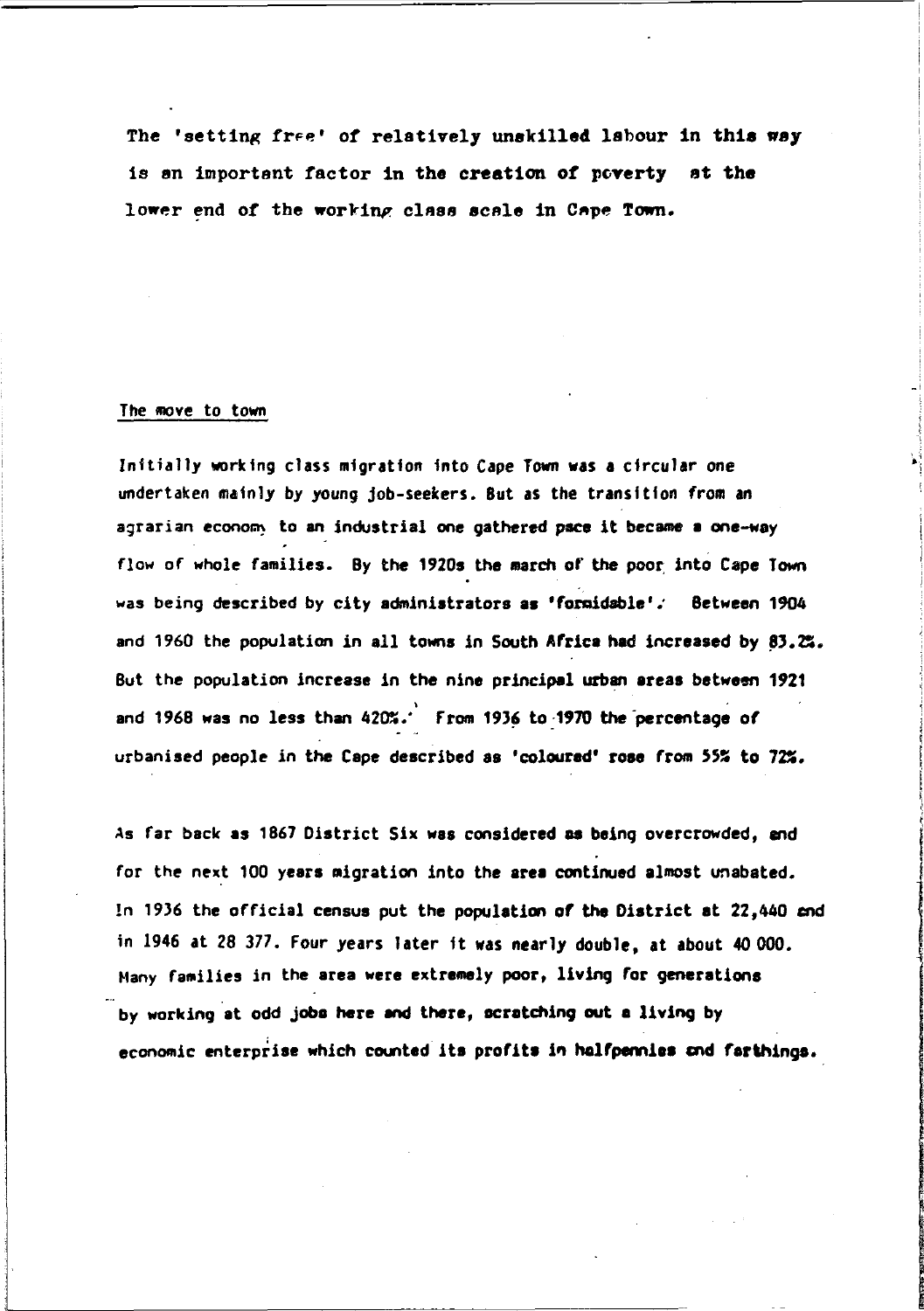Various types of employment at these levels are shown in court records of the time:

Tom Kalosa came to Cape Town from Queenstown. In 1907 he was working as a carter, with his own horse and cart. He supplemented his income by selling yeast to denti-brewers in the Ndabeni location. He himself lived in Haitland. He made about £2 a week, but had to set aside 2/- for yeast and 3/- for his horse's stable.

Alfred Boois or Boyse, born in Basutoland about 1889, was in East London in 1907. In 1911 he was earning his living as an egg hawker in Cape Town selling eggs at 2/- a dozen to large houses in Sea Point and the Gardens.

. Sayid Kahn was an Afghan who came to Cape Town about *1901.*  He set up as a mattess-maker in Dorp Street, employing six or seven workmen who slept on the premises and were liable to' dismissal if they did not return to their rooms by ten at night. He later also acquired a small soda-water factory. He was suspected of receiving 1 stolen property.

Throughout the migrations into Cape Town it was always the extended family which was the catch-net of the urban poor. Within it were people whou could be trusted implicitly, those who would give assistance willingly, immediately, and without counting the cost. In major calamities like losing one's job or a death in the family, it was kinfolk who rallied to support first, and those whose support lasted longest. Kin were also people who helped to find employment, accommodation, and who bribed or bailed one out of the clutches of the law. They were, in short, indispensible<sup>2</sup>. In a hostile and uncaring world, extended families were the domain within which the strategies of survival were worked out.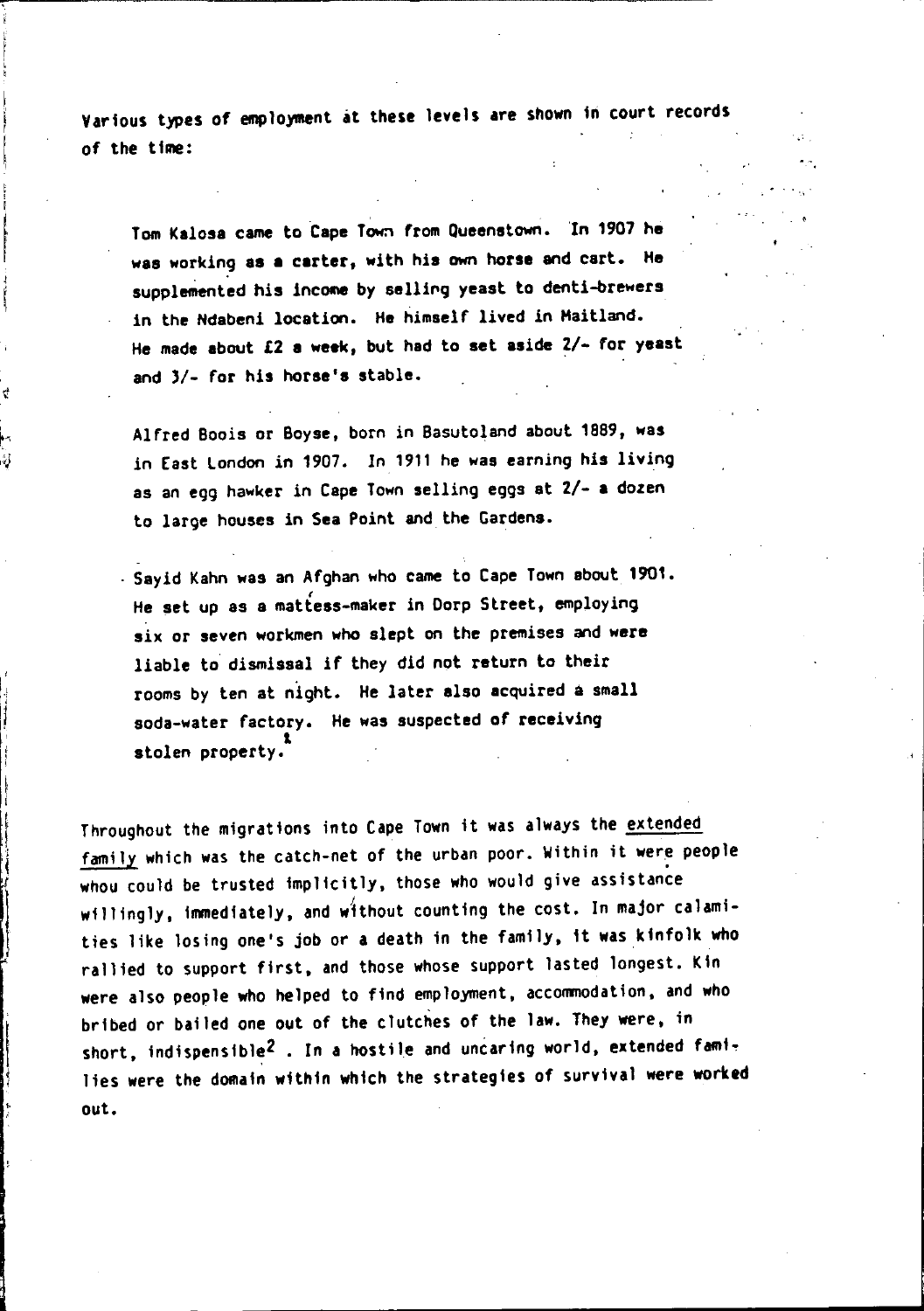Central. to the health of the family, of course, was worting class wages. South Africa, like most Third World colonies, paid its workers an extremely low wage, which had to be conserved and stretched. The poor responded to this situation in typical fashion: They created systems of redistribution which helped meagre incomes extend to the limits of their elasticity. These patterns of redistribution percolated through social networks and money finally found its way into the pockets of those who were unable to find wage employment. It was above all a social form of redistribution, operating among friends, neighbours, workmates, acquaintances and friends of friends $3$ .

In District Six, informal business arose simply from the obstinate desire of people in the urban area to stay alive. It acted as a buffer against unemployment and kept at bay (for a time at least) the full effects of increasing urbanization, low wages and unemployment. The extended family was the ground floor of these small-scale economic activities. In 1937 a Commission of Inquiry found that

the entire Cape Coloured family in the urban areas very often forms the earning unit, the income of the parents and one or more of the children being pooled to meet household needs<sup>4</sup>.

District Six, particularly,

became known for the ingenuity, novelty and enterprise of its residents engaged in this small-scale production and services. By day it hummed with trade, barter and manufacture, and by night it offered the 'various pleasures of conviviality or forgetfulness'.

The place has more barber shops to the acre than anywhere else in Africa (wrote Brian Barrow in 1966) some of them with greatsounding names like the Rio Grande Hairdressers. There are all sorts of alleys and lanes with names like Rotten Row, Drury Lane and Lavender Hill. There are tailors by the score, herbalists,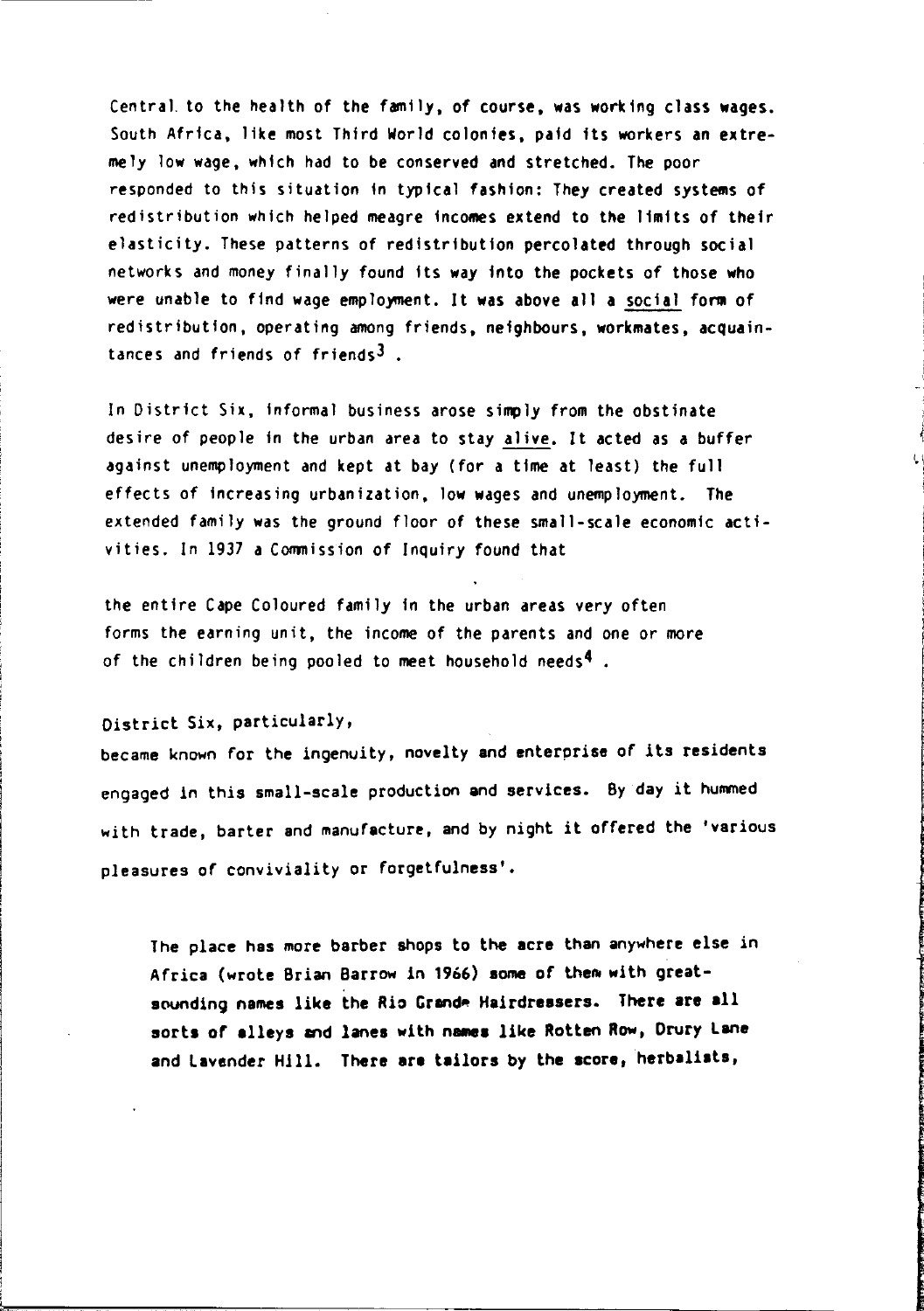butchers, grocers, tattoo artists, cinemas, bars, hotels, a public bath house, rows of quaint little houses with names like "Buzz Off" and "Wy Wurry" and there is a magnificent range of spicy smells from the curry shops. The vitality and variety in the place seem endless and the good-humour of the people inexhaustable.

Co into one of the fruit and vegetable shops and you soon realize how the very poor manage to live. In these shops people can still buv something useful for 1c. They can buy one potato if that is all they can afford at the moment, or one cigarette. You can hear them ask for an "olap patisellie" (a penny's worth of parsley), a "tikkie tamaties" or a "tikkie swart bekkies" (black-eyed beans), a "sixpense soup-greens", an "olap knofelok"(garlic) or an "olap broos", which means a penny's worth of bruised  $f$ ruit $\frac{5}{2}$ 

.

But through all this the extended families maintained the vital relationships in the struggle for survival in the District and other similar areas. They provided accommodation, limited capital and labour for small-scale production and services, as well as maps of meaning for migrants from the countryside. But they provided more than this: they reproduced the relationships or social control.

Then in 1961 large areas of the city were declared 'white group areas' and coloureds were given notice to vacate. Working class culture 'in the declared areas began to crumble. People displaced by the Croup Areas Act moved into District Six and overcrowding worsened. In 1965 the Minister of Community Development, P.W. Botha, cslled the District a 'blighted area' and talked of slum clearance , . . setting the scene for events to follow. Newepapers began reporting en 'alarming' rise in atabbings, assaults, drunkenness and child desertions. The Society for the Protection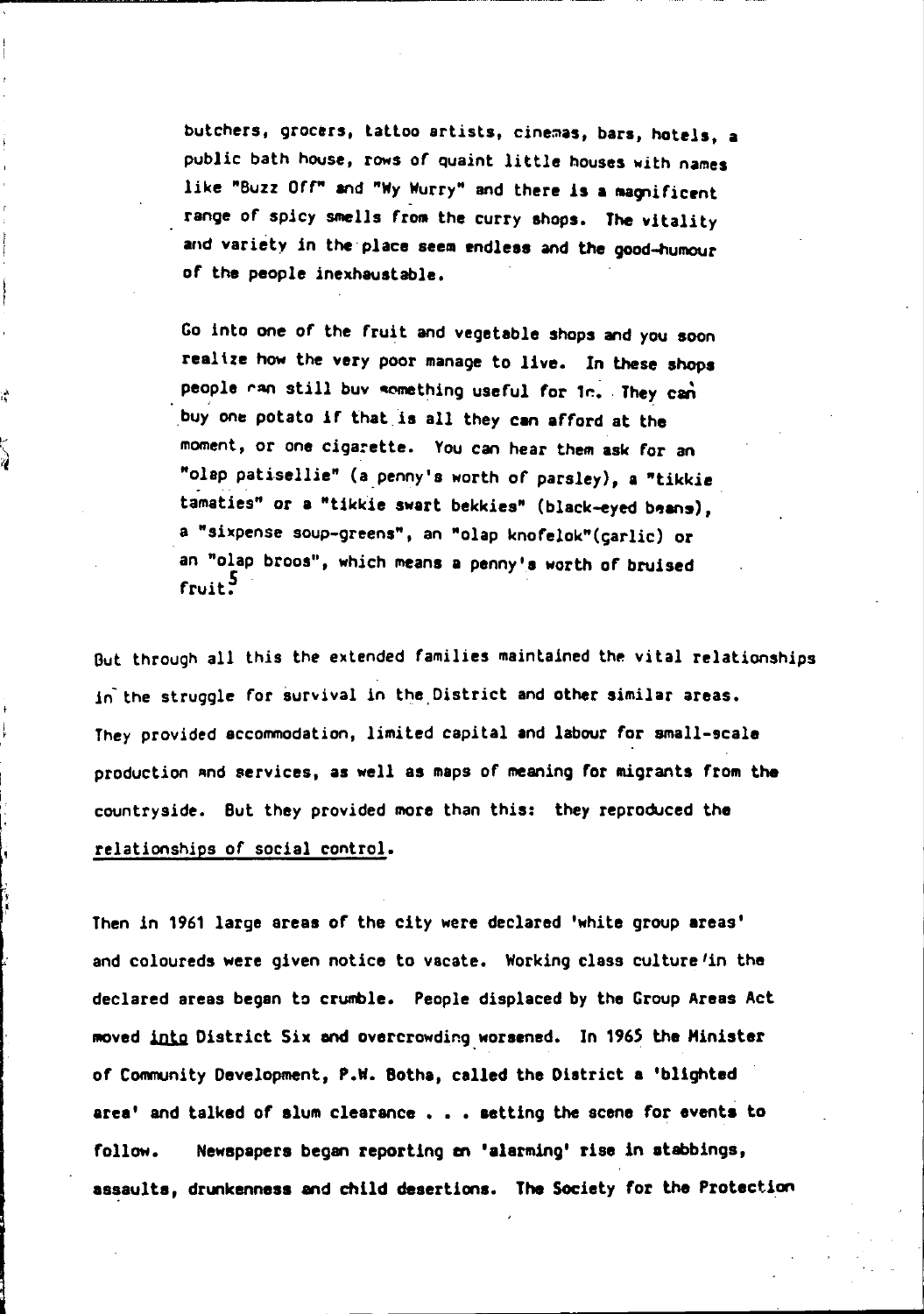#### INCOHE UPPORTUN!TIES IN THE INFORMAL SECTOR. **IN DISTRICT SIX, CAPE TOWN IN THE 1950s 6**

FORMAL incine opportunities

- (a) Public sector wages
- (b) Private firms (wages, dividends, etc.)
- (c) Transfer payments pensions, unemployment, benefits, workren's compensation.

SEMI-FORMAL income opportunities : legitimate

(a) Domestic labour - wages, payment in kind.

INFORMAL income opportunities : legitimate

- (a) Productive and secondary activities building contractors and associated activities, self-employed artisans, shoe-makers tailors, knitters, carvers, artists, sweetmeats, samoosas, lace makers.
- $(b)$  Transcorters taxis, trucks, carts, bicycles.
- (c) Distribution enterprises rocming, commodity speculation, rentier activities.
- (d) Small-scale distribution market operatives, petty traders, street hawkers, caterers in food and drink, jumble sellers, legal lending, wood sellers.
- (e) Other services musiCians, launderers, shoeshiners, hairdressers, photo;raphers, vehicle repair and other maintenance workers, tinkers, ritual services, magic and medicine, scrap collectors.
- (f) Small-scale renting
- $(q)$  Private transfer pavments  $-$  gifts and similar flows of money and goods between persons, borrowing, begging, inheritance, lobola.

INFORMAL semi-legal

(a) Prote:tion r3ckets, shebeens, begging, scrap recycling, pawnbroking.

INFORHAL income opportunities : illegal

- $(a)$  Production  $-$  liquor
- (b) Services hustlers and spivs in general, receivers of stolen goods, usur), drug pushinq, prostitution, poncing, pilot boy, smuggling, bribery, political corruption, protection rackets, touts for courts, pickpockets.
- (c) Transfers petty thefts, pickpocketing, bag snatchers, burglary, armec robbery, speculation and embezzlement, confidence tricksters, gamblinq, fahfee.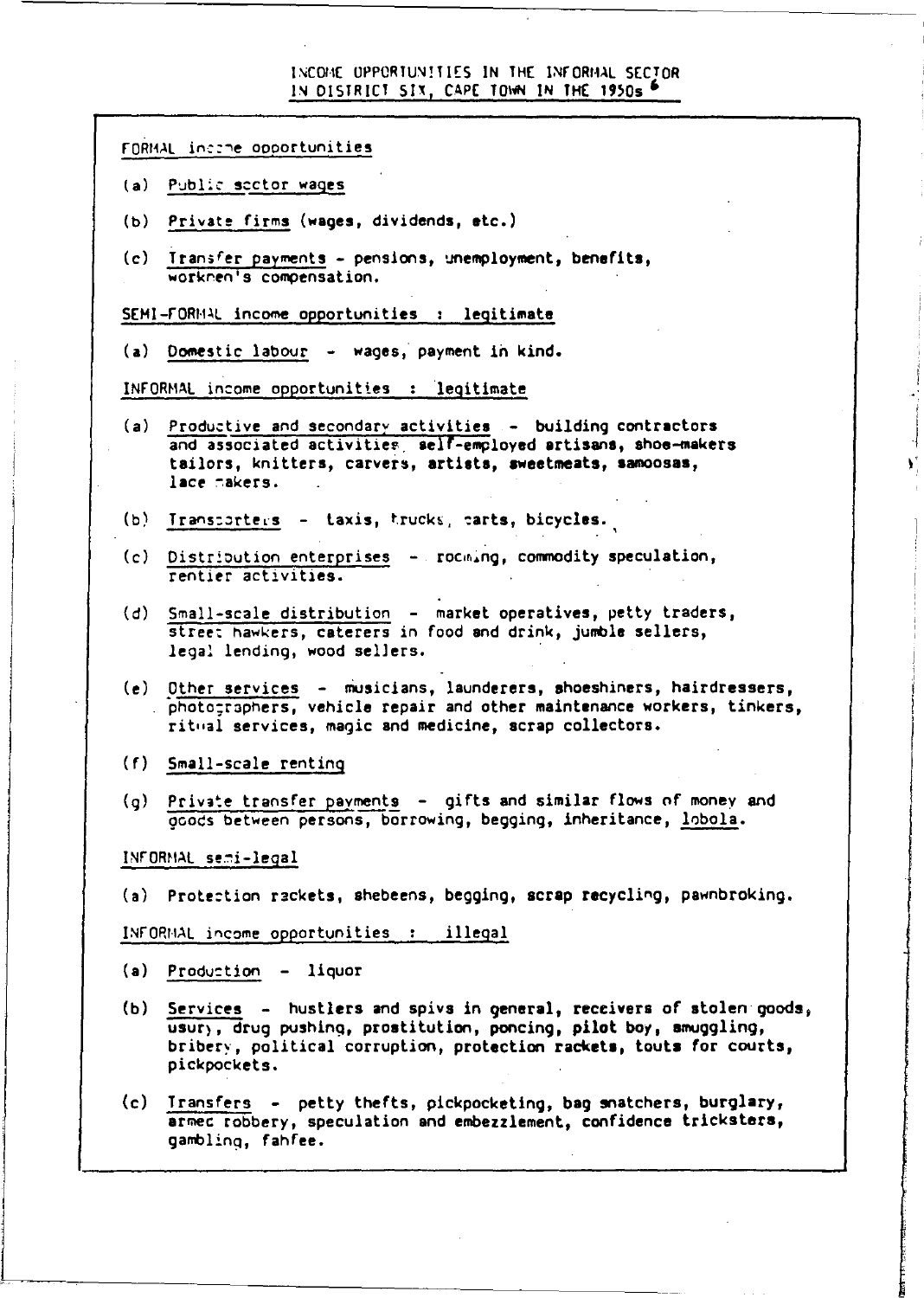of Child Life doubled its number of social workers in the District. In the insecurity the informal acomomy began to collapse and landlords allowed buildings to go unrepaired. Both the overt and the subtle forms of social control in the ghetto began to fall apart. But before looking at the social effects of the removals which were to follow, we must briefly view the industrial expansion which took place in Cape Town from the early 1940s.

#### The wartime boom

The wartime industrial expansion in the city took place first through the extension of existing factories geared for increased production. Much of this industry was small-scale and labour-intensive. In textile production, for example, more than half the firms had plant and machinery worth less than £100, and 75 percent of all manufascturing in the early 1940s had equipment valued at under £1 000. When the war ended in 1945 the boom conditions were to continue. In the five years which followed, the number of industrial establishments in the Western Cape increased by 33 percent from 1 446 to 1 928, and the labour force by 36 percent.

However this boom was to be temporary - and even at its height it had its negative side. In Cape Town a whole stratum of self-employed workers and crafts-people were being wiped out by factory production, which could do their jobs more cheaply. A good example is the clothing industry.

Factory production of clothing began in Cape Town in 1907, although rubber waterproofs had been produced since 1889. Before that all clothing was made by private tailors and seamstresses. Most of them were Malay, with skills handed down from parent to child since the early days of slavery. They formed an important source of income for areas such as District Six and the Malay. Quarter. In the early 20th century these producers began experiencing competition from recent immigrants from Central Europe. Because these new arrivals were white, they tended to have better access to capital and were able to expand out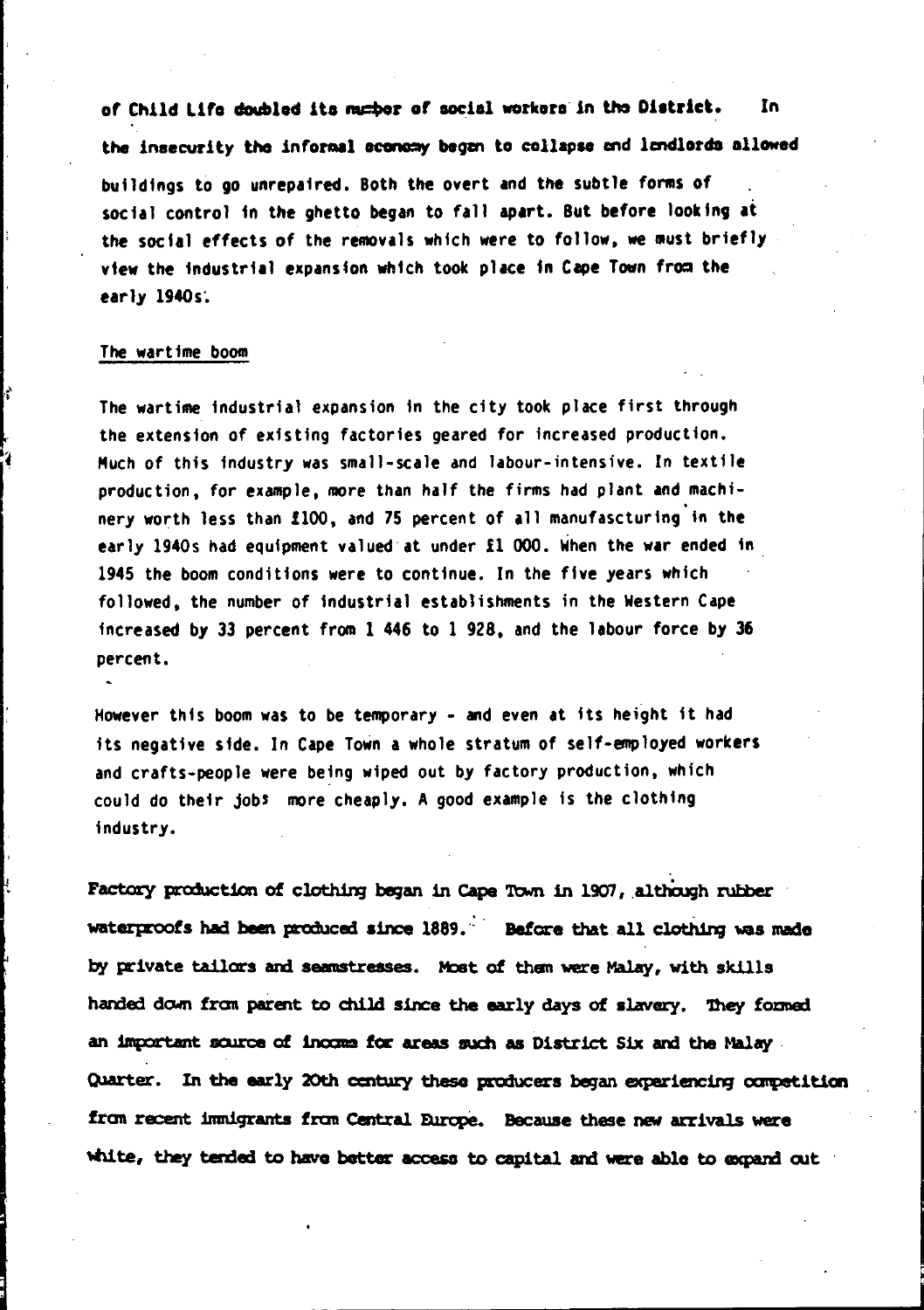of family business into factory production. By 1930 there were 135 clothing factories in the city and by 1952 clothing was the third largest industry in South Africa. <sup>2</sup> By 1965 there were about 30 000 employees in the industry comprising a third of Cape Town's labour force. Small tailors were being ruined by off-the-pay clothing and were increasingly incorporated into the factories as cutters - a department which today remains a male enclave in a female-dominated industry.

 $\mathcal O$ ne survival tactic in the face of large but standardised opposition was the mith. production of uniforms for the Coon Carnival, uniforms so gaudy, varied and cheap that no factory would consider their production. The origins of the Carnival are coscure. One tradition has it that it began as a celebration of slave emancipation, another that it was started by American negroes from a sailing ship which docked at Cape Town. The occasion still has an American Deep South flavour about it. The word 'coon' probably comes from 'raccon' and troupe members still paint their faces to look like the animal.

The annual reproduction of the carnival owed more to the tradition of the city's working class than to anything else. Troupe members got nothing out of it but fun and a sense that it was 'their thing'. But it is significant that the rise in popularity of the carnival coincided with the growth of clothing factories in Cape Town. The Carnival was, and still is, run by several 'boards' which, importantly, were very often tailor-dominated. These advanced money to various 'captains', who more often than not were shebeen owners or gang leaders. Throughout the year troupe members would lodge an amount of money with a tailor who would undertake to make their uniform for the big occasion on New Year's day. In about October the practices would begin, the captain having a ready troupe of shebeen regulars or gang members. After Christmas the uniforms would arrive in the troupe's colours. Often these were made of Japanese satin in purples,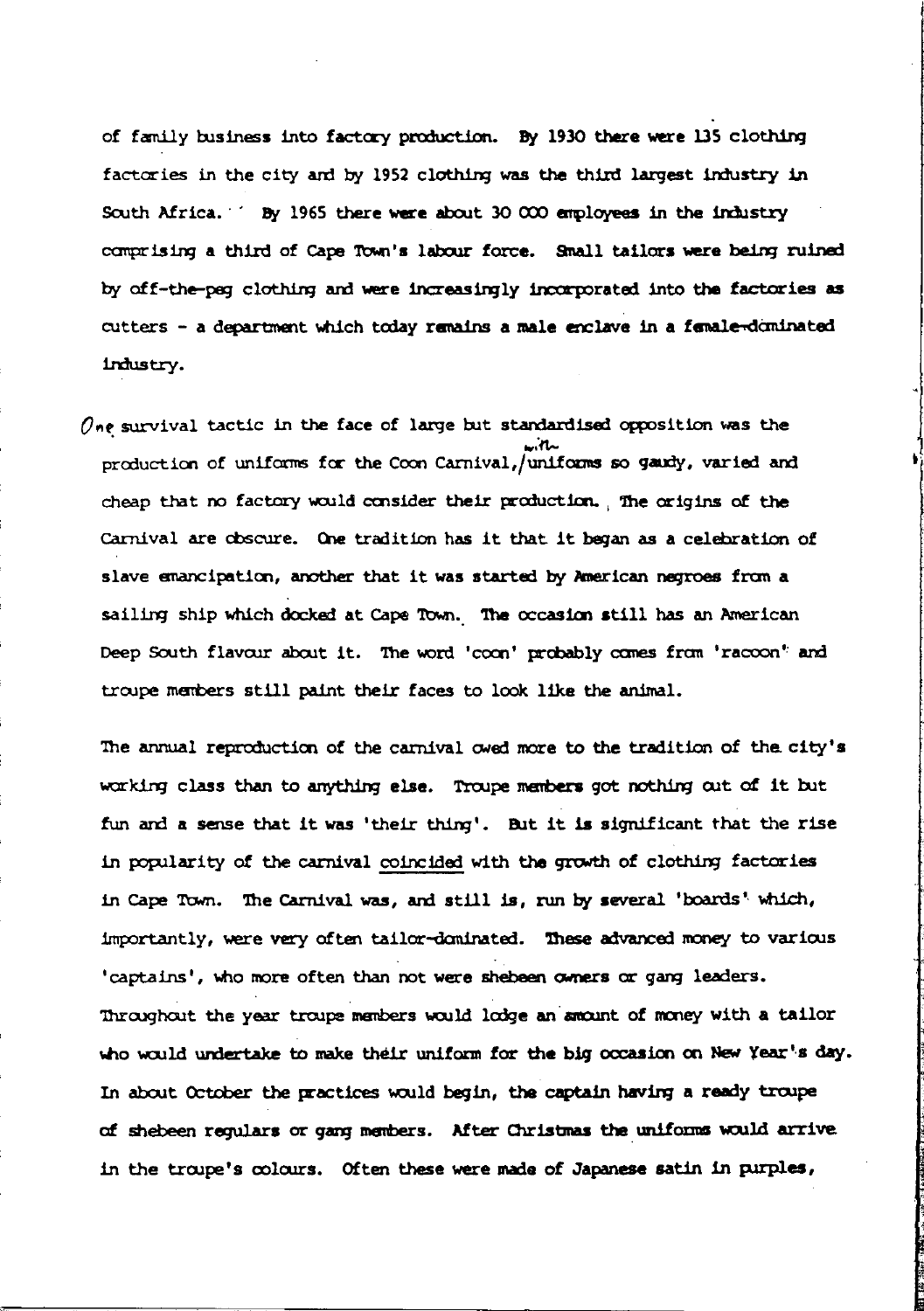vellows, greens and gold: frock coats, pin-striped trousers with top hats, white gloves and bow-ties. In 1940 the required five vards of satin could be bought for 1/11d. The tailor would sell the uniform for 5/6d. Today a uniform costs R13 and is cold for R25.

The first three days of each new year would afford the sight of thousands of hardened toughs in top hats and tails, faces painted black with large white lips, high stepping through the streets behind a banjo, bass and drum singing 'moppies' to admiring crowds. The celebration would end with home drink and dayga parties which would start everyons off on the new year with a terrible headache.

ř

Ä

The Carnival reached its height in the mid-1960s (a time when there were more than 200 clothing factories in the city). But by the 1970s it was on the decline. Because of the latent violence of the gang troupes and their illicit activities (and not without pressure from the City Council) the Carnival was driven off the streets and into stadiums. There it lost much of its spontaneity and popular support. The family tailors, who were responsible for regenerating the event each year. were also being moved out of the reach of their customers by urban relocations. Their businesses collapsed and they were unable to exist on the Carnival alone or raise the money to forward to the captains. Fierce competition between the boards also split the Carnival into smaller fractions and decreased profits. The result was the elimination of a whole stratum of mmall-acale family enterprise and its absorption into the factory system or its eviction into unemployment.

In many ways the history of women clothing workers parallels that of the men, but there are important differences. Since slave days Malay women had been skilled seamstresses. Until about 1900 they were the major manufacturers of women's clothing in the city. The growth of factories drove these women out of home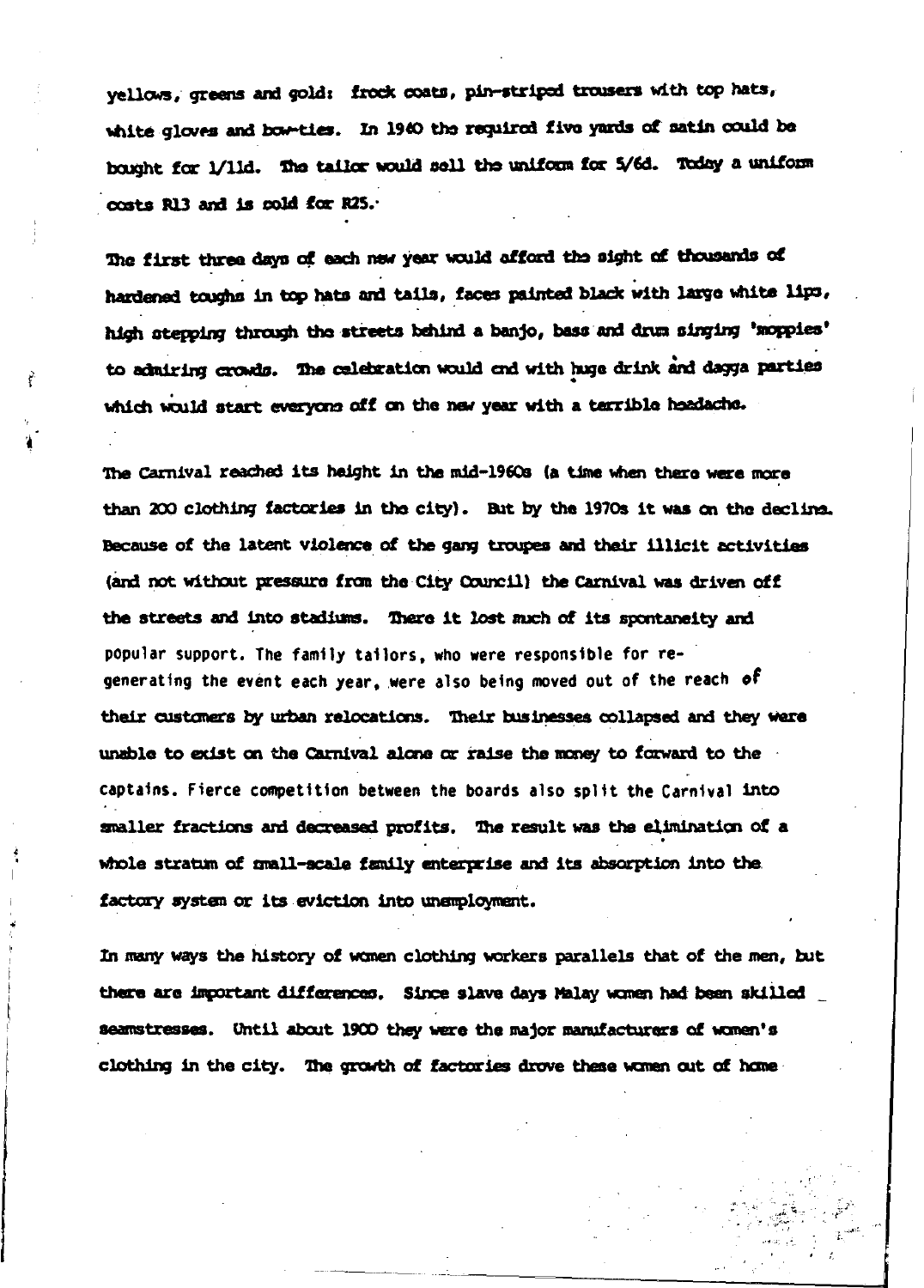production and into wage employment alongside the tailors. But another avenue for working class women was to take in laundry. This tradition went back to the early days of the colony, with washing done first on the slopes of Table Mountain and later in public wash-houses.

This was clearly a profitable line of work and bigger entrepreneurs, taking the situation as they found it, were soon muscling in on the market. By 1912 there were 45 steam laundries in the city, most of them run by Chinese. A boom for laundries came during the Spanish influenza epidemic of 1918 when white customers feared contamination of their washing in the ghetto wash houses.

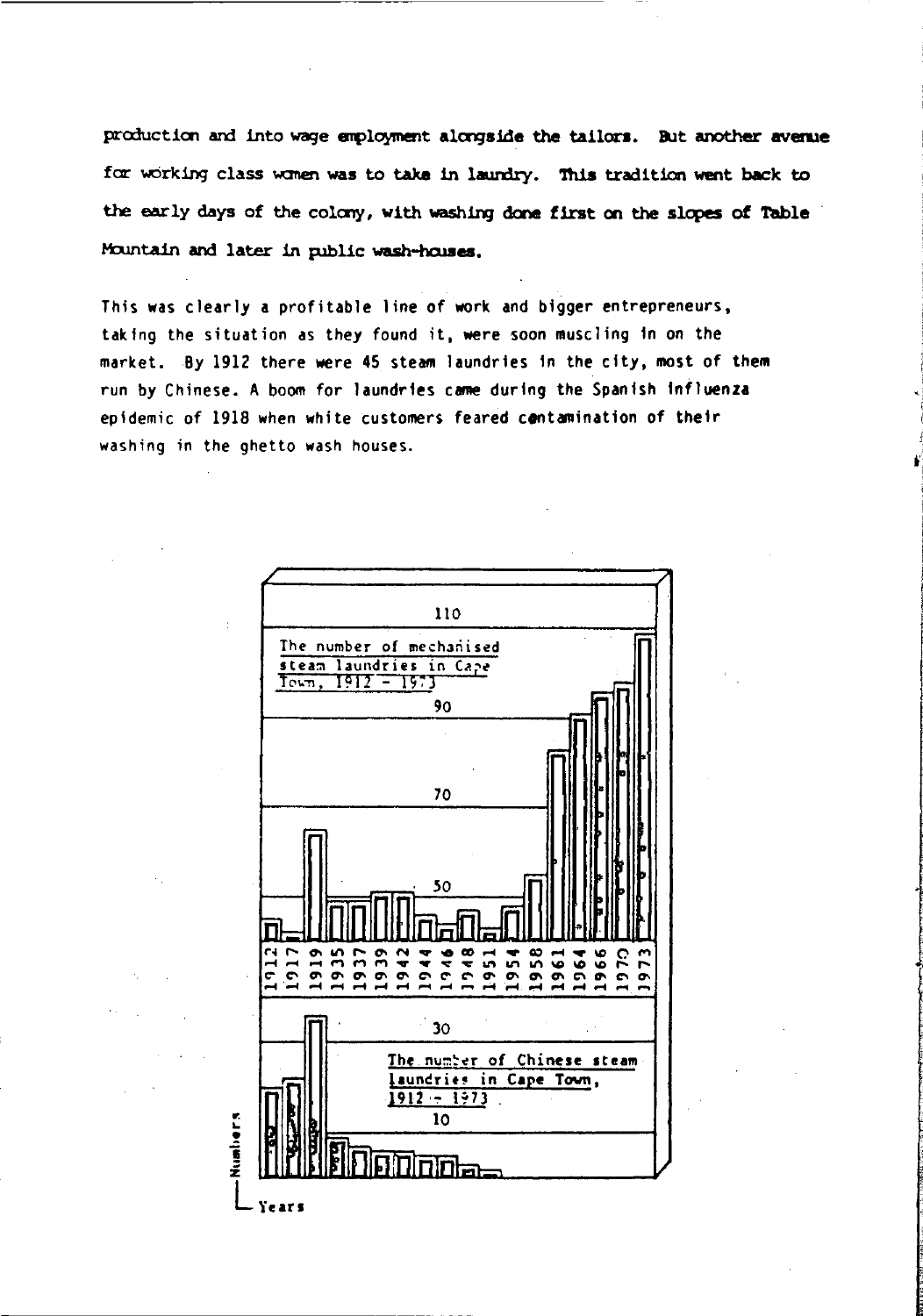The number of washerwomen was inversely proportional to the number of laundrics which averaged at around 45 until 1961. A change which did occur during this period was the eclipse of Chinese laundries by larger enterprises spearheaded by Nannucci.<sup>3</sup> In 1961 population removals moved the wesherwomen away from both the wash-houses and their customers in the white suburbs, and the number of steam laundries increased dramatically. Thousands of women lost their jobs, and while some maintained their independence by becoming day-chars, many others turned to the factories for employment.

The early post-war period in District Six is described by a textile worker. Elizabeth Weeder:

į á

> My daddy came from Malmesbury during the war. He was in the Cape Corps so we came to live in District Six. Everything was going there! Hundreds of shops up Hanover Street and flower sellers, tailors, coal merchants, wood sellers and so many hawkers. And barber shops. Where can you get a good barber shop today? Or a shoemaker?

I went to work in a factory after I got married. We needed money. Lots of women worked in factories all along Sir Lowry Road - there was Bucannans sweets and Fairweather clothing and Baumanns Biscuits and the fez factory. First I worked at Cork and Crown as a machine operator, doing man's work on the oak shive, making fishing net cork floats. Then I did beer-bottle tops. There was more money in factories than in service, though lots of women did washing at the Wash House in Hanover Street. Then I went to Fairweather. I was sewing shoulder pads on men's suits. Everything by hard. There were thousards of girls in that place, with supervisors to help or see we didn't talk.

It was hard work - especially with that production business. You see if you made five garments an hour normally, and then you made 10, they would pay you more. Towards Christmas you would work, work to get more money - the whole day Saturday and half of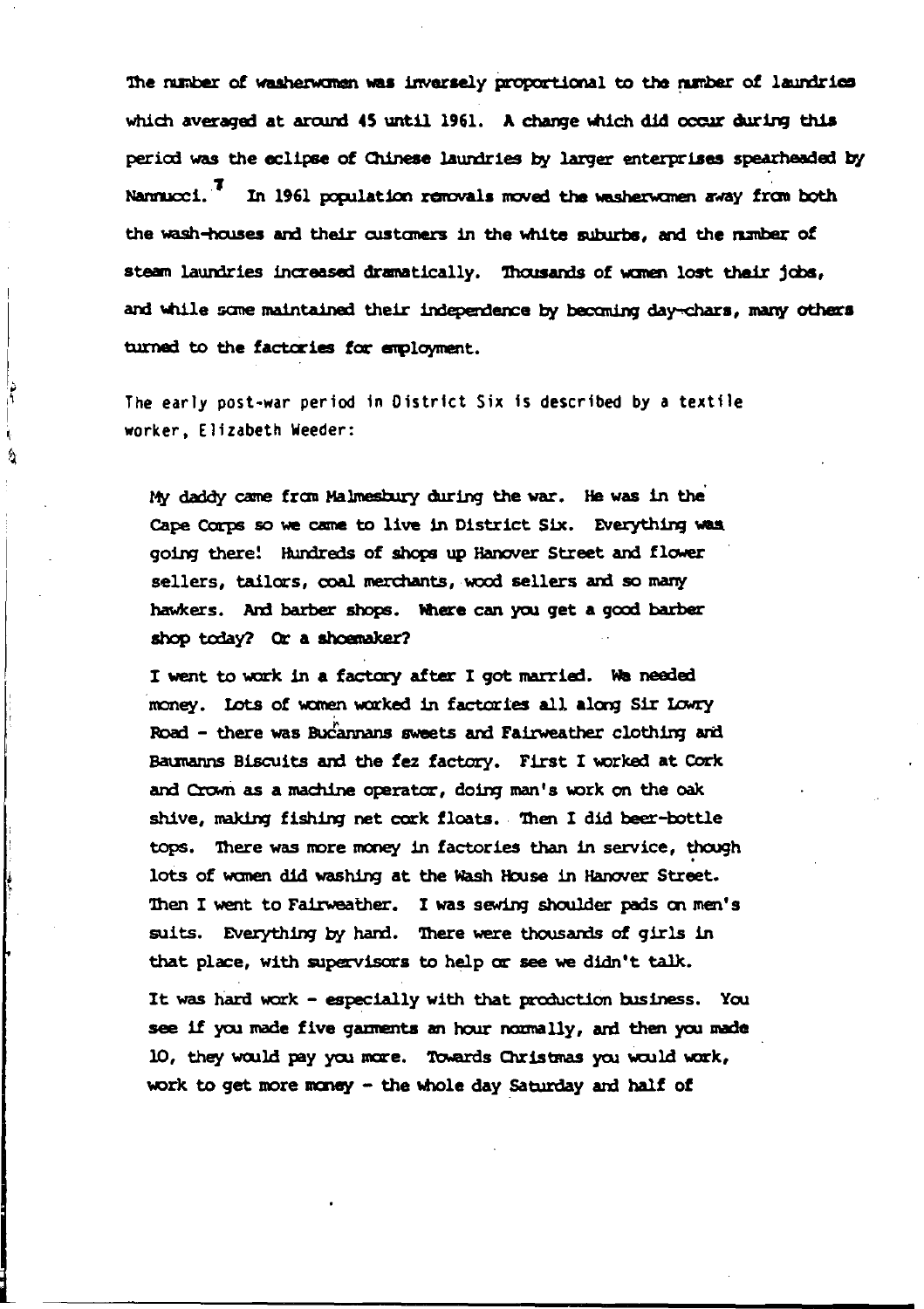Sunday too. It was tiring - but every penny counts. There were big families and they could look after the children. Today these are no more and women must give up work for the children. Or they just leave the children.

The cutters were always men. They had been tailors usually. There were plenty of tailors before, but then they became less. You would buy your own cloth and they would make a suit. Also with the Coon Carnival... every week you would give a bit of money to the tailor and when you need your suit for the Carnival its paid for. The Carnival is how the tailors could live. Most of the women who worked in the District were in factories. It cost me 8c to take a bus from Fairweather to home. Now think how much it costs from Mitchells Plain! (Interview: December 1981)

In the post-war boom working class women in the city were able to take up factory work because of the supportive structure of extended families which allowed child care to continue despite the absence of mothers. Clothing factory owners exploited this fact to secure cheap female labour. In the poorer communities women came to be relied upon as a source of income and the whole orientation of the culture began to swing around this fact. Often women became the key breadwinners. But with the urban relocations of the 1960s extended families were broken up and working mothers were faced with the choice of giving up work or abandoning their children to neighbours, older children or the streets. In 1973 a report on the causes of absenteeism among coloured industrial workers concluded that:

when the coloured people lived in their old residential communities, a considerable degree of co-operation existed between them in minding children when women were at work. In the clothing industry alone there are about 40 000 actively employed females.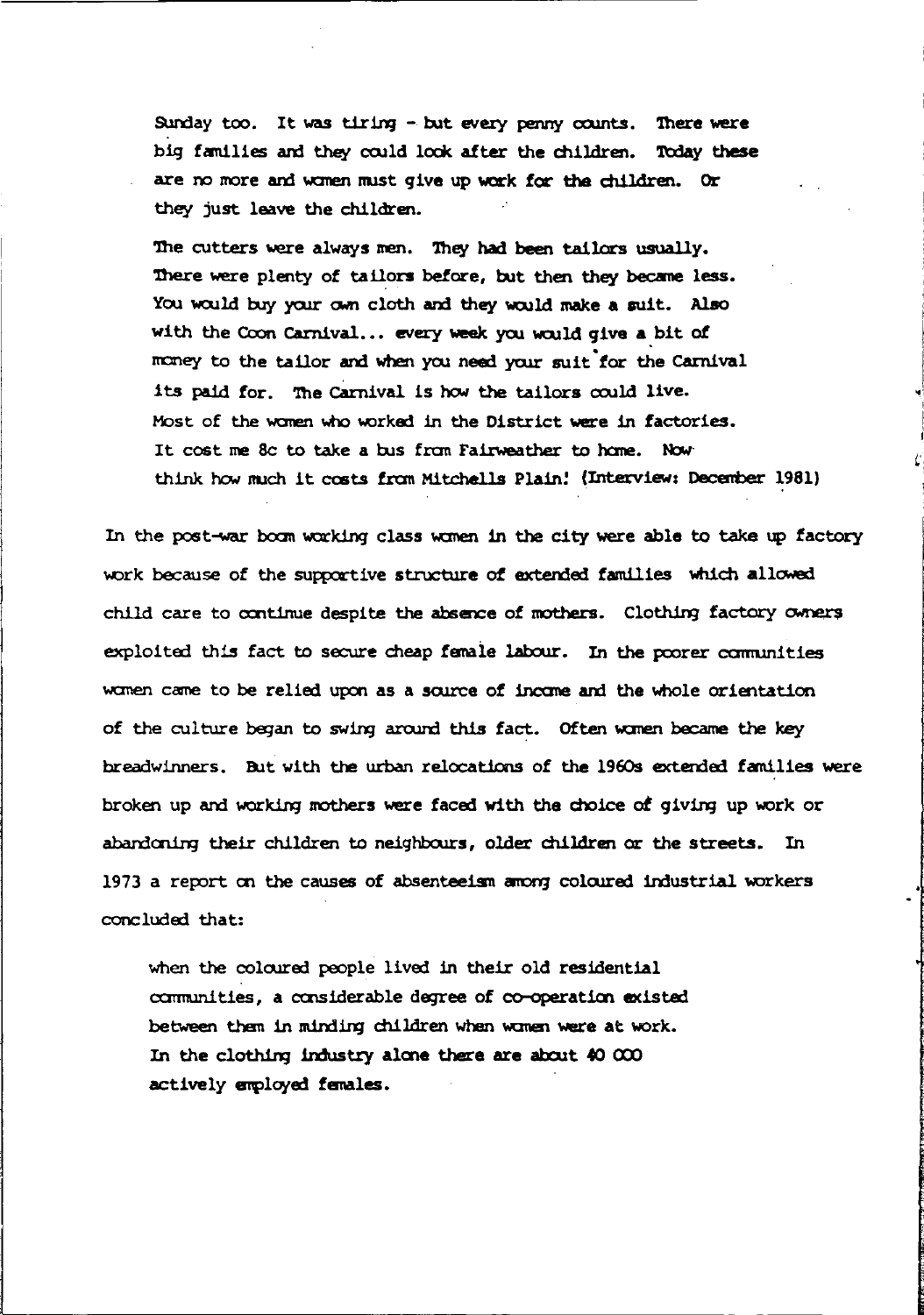The rings closest to the centre are represented by the man's immediate and extended family and his closest friends. The next would represent his acquaintances, his church, his school and the clubs he frequents. Other rings represent his employer, his transport and communications, the ahops he frequents, the municipal and other officials he meets, his doctor, the police, the postman, the tax official. The anchors of the web represent the customs, habits and moral concepts of the community in which he lives.

-------------------------

Each individual has his own personal web which varies in size and complexity according to the impact he makes on those around him and the influence he wields in the community. His usefulness to and within the community is determined entirely by the freedom with which he ia able to move in and about his web, his knowledge of its structure and the facility with which he is able to make contact with  $\frac{10}{10}$ the correct position of the web at the correct time.

Above all, as we have seen, what was unsettled by group areas inroads into the culture of the older districts was the position and role of the working-class family. With it was ploughed up relationships, networks of knowledge, experiences and urban objects: the supports of the culture. The effects of group areas removals (to continue Wollhefm's analogy) were:

like a man with a atick breaking apiderwebs in a foreat. The spider may survive the fall, but he can't survive without his web. When he comes to build it again he finds the anchors are gone, the people are allover end the fabric of generations is lost. Before, there was always something that kept the community ticking over and operating correctly  $\ldots$ there was the extended femily, the granny and grandpa were at home, doing the household chores and looking after the kids. Now, the family is taken out of this environment where everything is safe and known. It is put in a matchbox in a strenge place. All social norms have suddenly been abolished. Before, the children who got up to mischief in the streets were reprimanded hy neighbours. Now there's nobody and they join gangs because . that's the only way to find friends.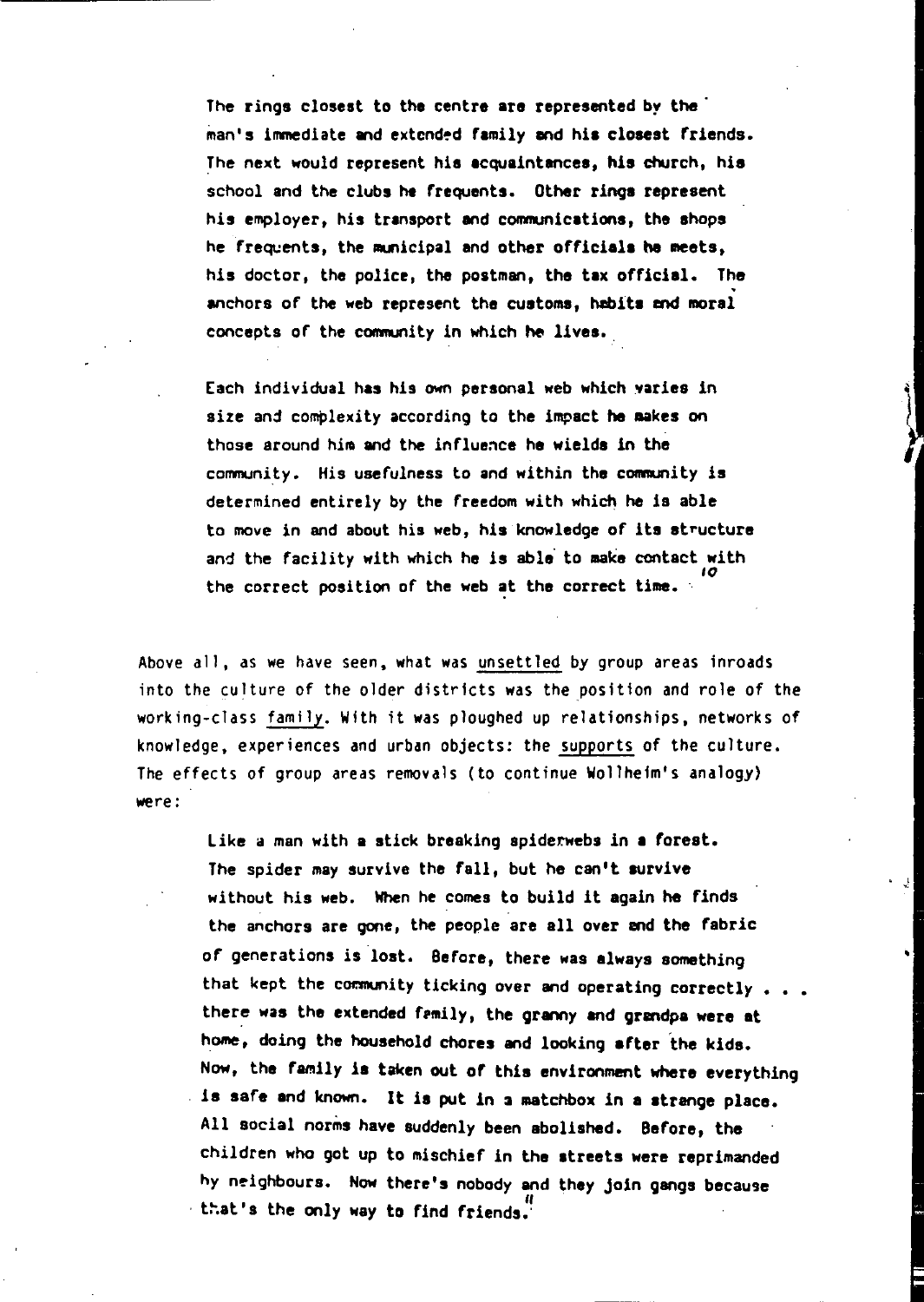The commities were broken-up when the coloureds were resettled. They found themselves such stranders. The same degree of co-contation in looking after children has not vet developed. This has no doubt increased absenteeign and uncurretuality.

## The breaking of the web

If Group Areas removals and the development of the factory system were to disrupt economic relationships, they were to have disastrous effects on social relationships. As the familiar social landmarks in the closely-grained working-class communities of the old city were ripped up, a whole culture began to disintegrate. This culture included maps of meaning which made life intelligible to its members. These 'maps' were not simply carried around in people's heads, they were inscribed in the patterns of social organisation and relationships through which people became social individuals. These patterns tended to involve three elements: The extended kinship network, the ecological setting of the neighbourhood, and the structure of the local economy (which provided income for as large number of people, although at a low level of  $income<sup>9</sup>$ .

In Cape Town, although working-class neighbourhoodsd were geographically bounded by outside forces and penetrated by them (in the form of schools, police etc.) they were places in which different levels of the working class had won space for their own forms of life. These spaces were both physical (the networks of streets, houses, corner shops and shebeens) and social (the networks of kin, friendships, neighbourhood and work). They were a mixture of rights and obligations, intimacies and distances giving sense of solidarity, local loyalties and traditions. The former warden of the Cape Flats Distress Association, Dr. Oscar Wollheim, has described this as a 'web of interlocking mutual interest':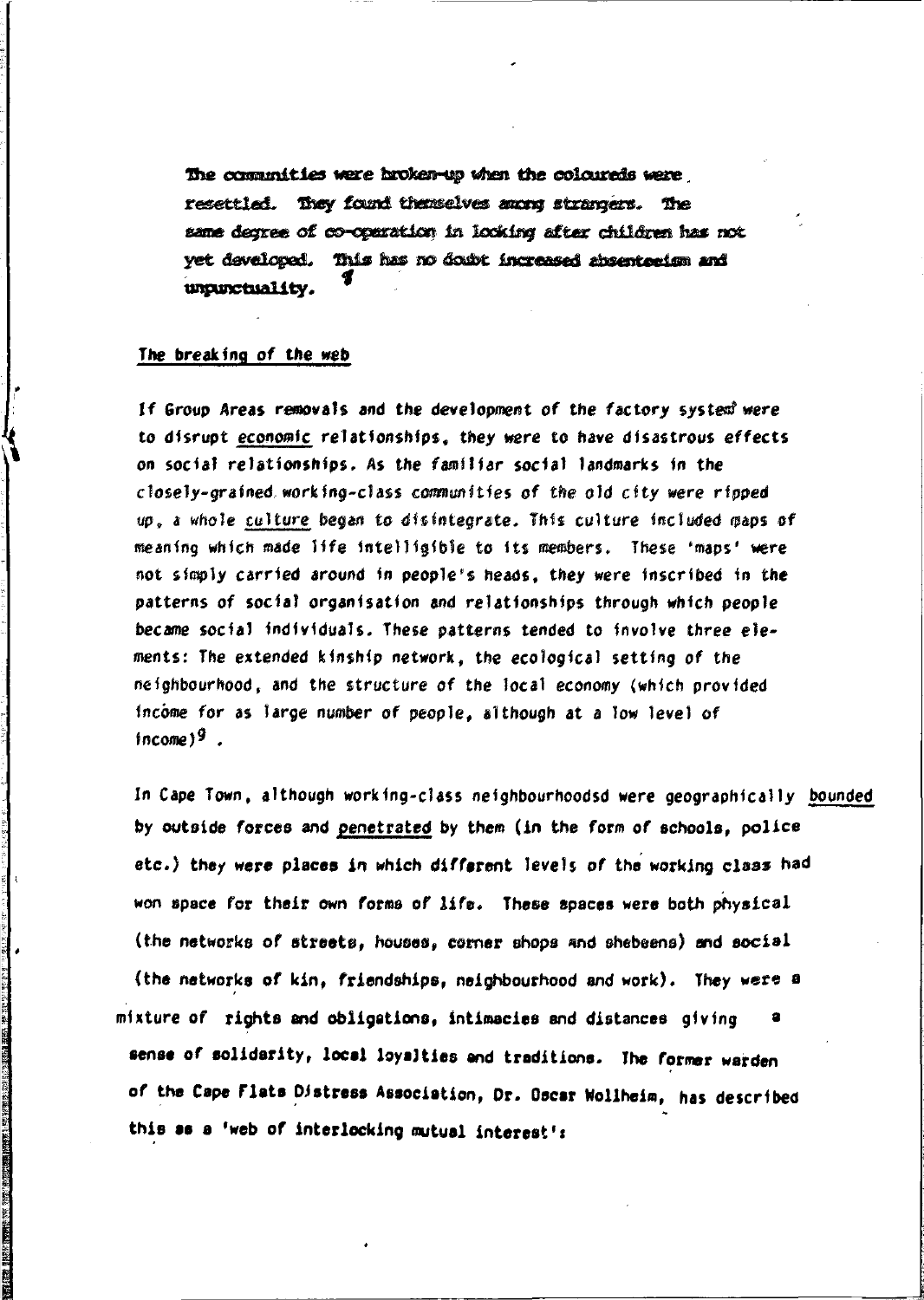The collapse of social control over youths was one of the major problems facing the working class as their culture began to buckle in both rural and inner city areas. This Informal control was described to John Western during his work on the suburb of Mowbray:

When I was 15 or 16 if we did anything rude, offhanded in the street - like going to bars or smoking or taking a dame out - you'd get a pak (Slap) at night at home, they (parents) knew about it right away  $\ldots$  . It was the old men who used to stand at the corners chatting or sit on the stoeps; they'd pretend to be reading the Koran or 8 comic or playing kerrem or whatever, but out of the corner of their eye they were<br>really watching you.

It was this almost intangible but very real cement which held together the class culture, and one of the greatest complaints of group areas removals was that individual people were moved to the Cape flats and not whole neighbourhoods.

#### The social pressures of removal

I I  $\mathbf{I}$ 

> The stresses resulting from the above changes brought with them psychological difficulties and skewed 'coping' behaviour. Marital relations were upset and the divorce and desertion rate rose; parent/child relationships were made difficult - often because the father's sanse of inadequary in his new environment.

Between 1961 and 1965, years which saw both rising industrial prosperity and mass relocations of people, there was a coloured baby boom. One can only speculate about its causes, but the relationship between crisis and a high level of childbirth is well known.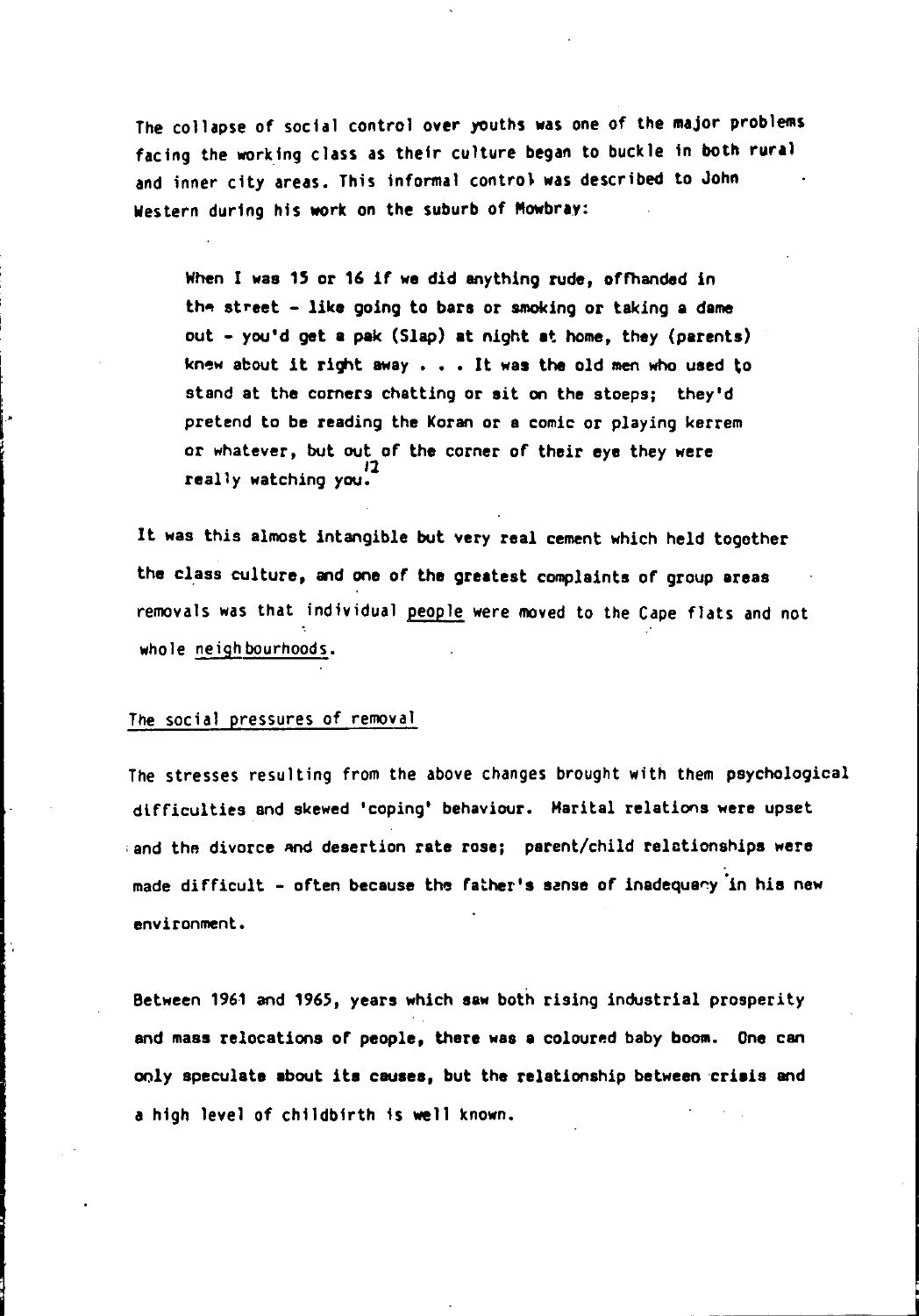8y 1980 the effects of the boom could be felt in the 15-19 age group the core age of the emerging street gangs. Another indicator of social disruption was the 'coloured' illegitimacy rate, which nearly doubled between 1956 and 1981. (It 15 interesting that this rate declined during the 19505. began rising in 1961 when the first group areas were declared in the city. went up sharply in 1976 after 'coloureds' were told to vacate District Six, and then climbed alarmingly between then and 1976. the period of the greatest evictions).

In 1974 the Theron Commission found that more than 82% of all births to coloured women under the age of 20 were illegitimate. The findings of the Commission bear stark testimony to the breakdown of extended families which followed. It found a sharp decrease in what it called 'non-members' of nuclear families between 1960 and 1970 and a marked increase in singleparent families in the urban area. It was pointed out to the Commission that:

it was very difficult indeed for parents with children of different sexes living in a house with only two or three rooms in a neighbourhood with few, if any, community amenities, to give their children a decent upbringing.

The Commission concluded that:

no other' statutory measure had evoked so much bittarnass, mistrust and hostility on the part of the coloured people as the Group Areas Act.<sup>13</sup>

This statement merely echoed that of Wollheim, who in *1960* had warned that 'we can look forward to a period of increasing social dislocation which will have its roots in no other causes but in the application of the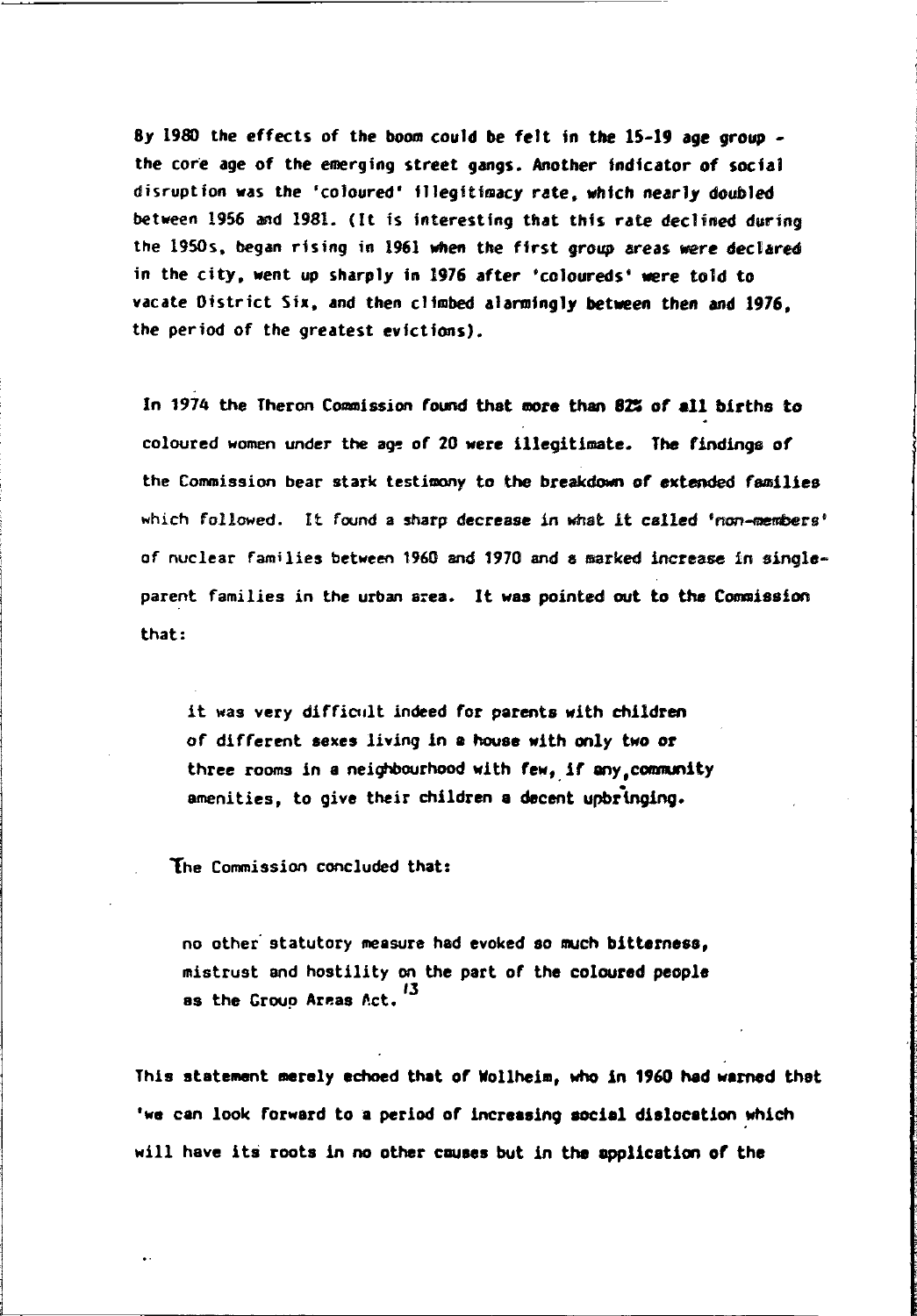

(Group Areas)  $Act^{14}$  . The actual scale of removals became apparent in interviews done in 1981.

Of the 550 people interviewed on the Cape Flats, *431* had been moved by group areas legislation<sup>15</sup>. To assess the effect of these removals on family life, I made a comparison between life and culture in an existing 'inner city' area (Lower Claremont or Harfield Village) and the Cape Flats to whtch people had been relocated.

At the time of the survey Harfield was a suburb 'in transition' to a white group area, end only about 100 coloured families remained. The average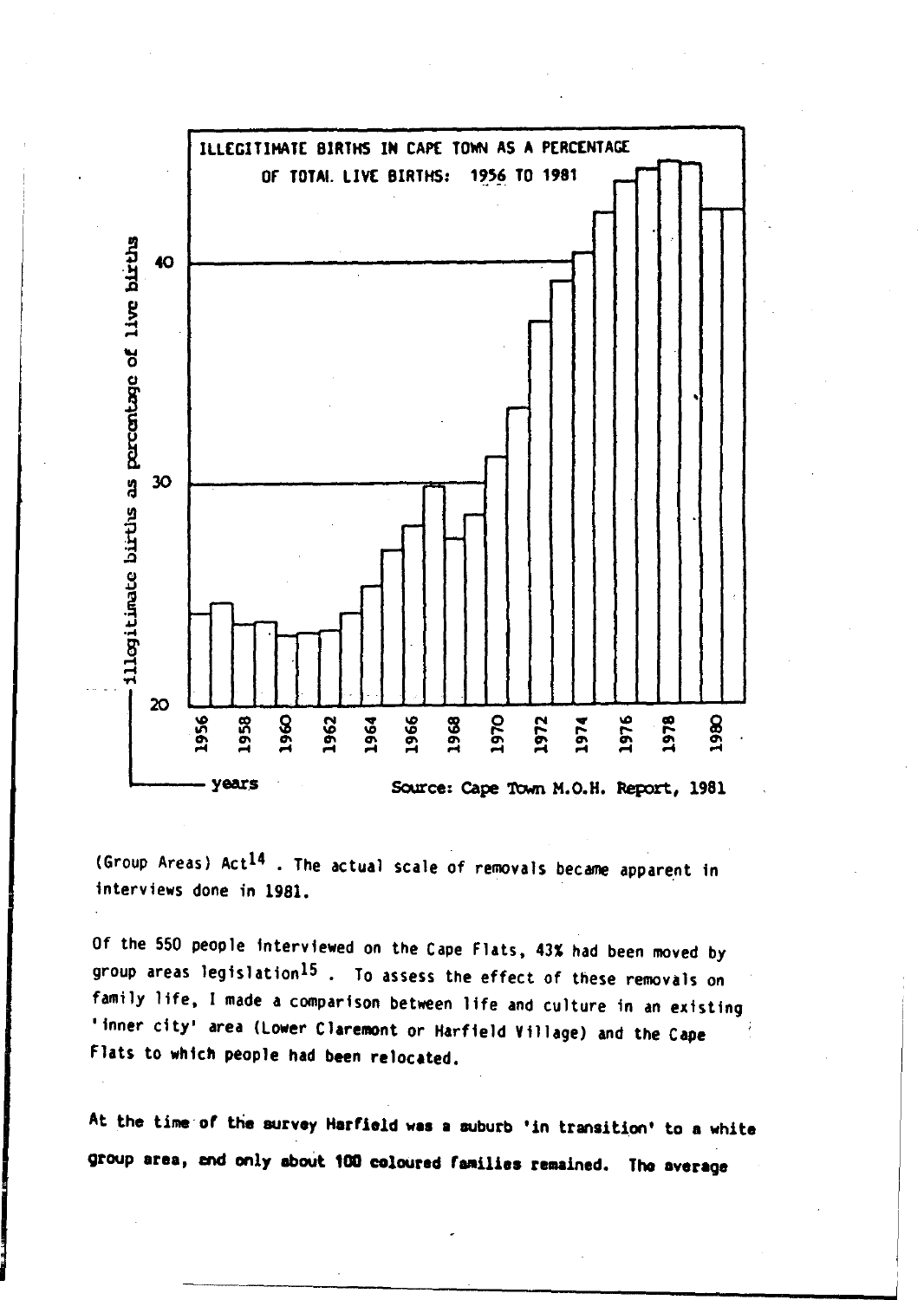period of residence there was 19 years, although more than lOS had been there 50 years or longer. The average number of people in each house was 5.1. What was significant about the area was the high number of people available for what might be described as 'crisis support'. Eighty per cent of the penple interviewed had relations in Harfield and 82% had close friends in the area - this was despite the fact that 65% had seen related families moved from the village by Croup Areas. There was no creche in Harfield. Of those interviewed 68% looked after their own children and 27% relied on relations to do this. In total 95% of children under 16 were taken care of within extended families, the remaining 5% being minded by friends. In comparison with the Cape Flats this shows an extremely high level of family-based child care, as can be seen here:

### A COMPARISON or CHILD CARE IN

|                                          | <b>HARF IELD</b> | <b>CAPE FLAIS</b> |
|------------------------------------------|------------------|-------------------|
| Children looked after by mother          | 68               | 46.5              |
| Children looked after by relations       | 20               | 9.0               |
| Children looked after by older child     |                  | 4.9               |
| Children locked after by friends         | 5                | 4.9               |
| Children looked after by creche          | 0                | 15.6              |
| Children looked after by nobody          | O                | 18.5              |
|                                          | 100.5            | 100%              |
| Children looked after by mother/relation | 95%              | 60.4%             |

### HARFIElD VIllAGE AND ON THE CAPE flATS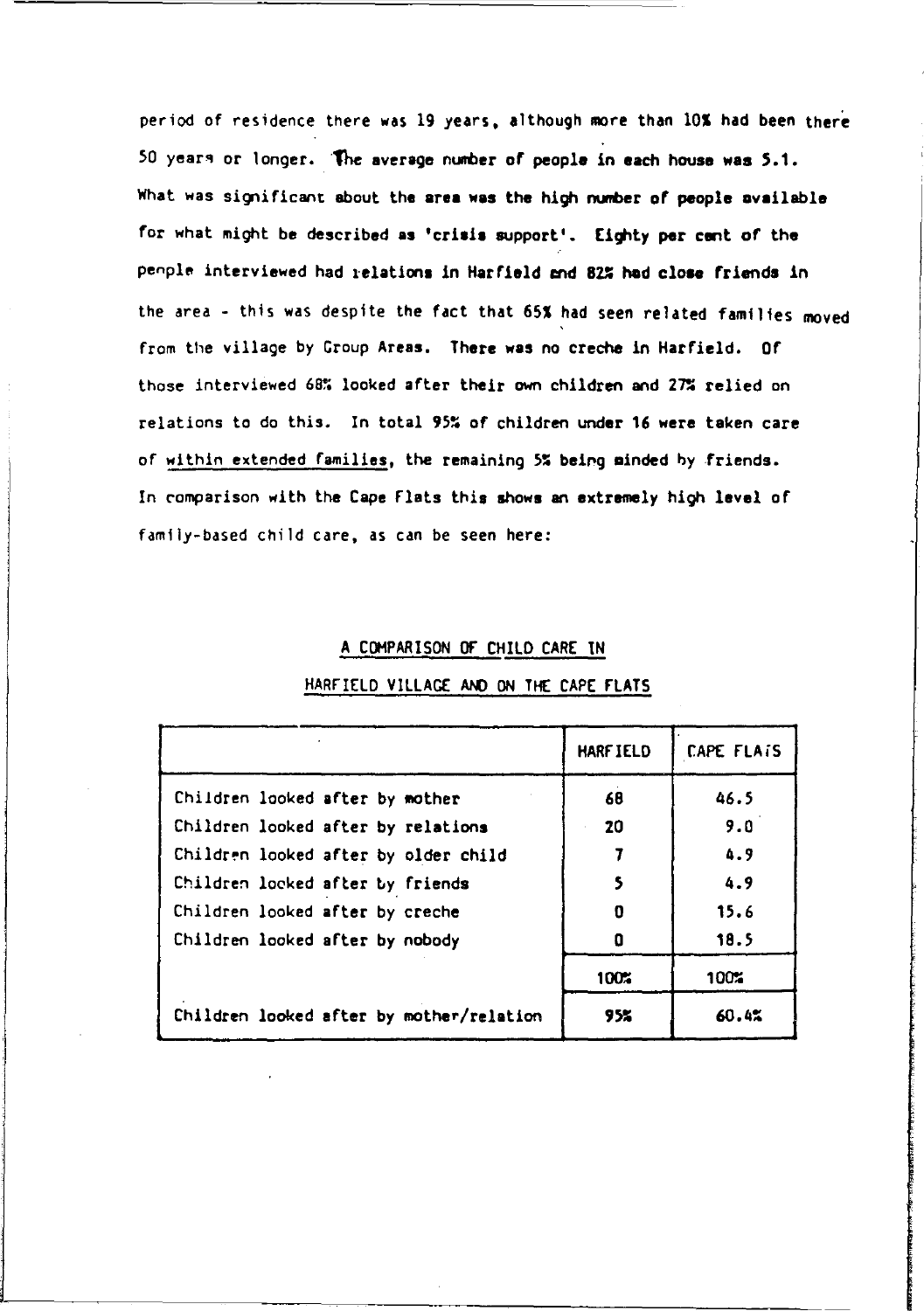These surveys can only hint at the evicing caused by grows areas. The

first offect of the move into the Cape Flats ship-rise schemes was the

as ansociate that on the sone rations and reportion of children under vontent.<br>It can be seen that on the Cape Flats a high percentage of children under vonter :<br>It can be seen that on the Cape Flats a high person assessme

in creches. "Harrield"had all the benchastks of a stuble supportive community.

and the sale of the case in Howbray, where John Western found and average soll notice .Doorhund

risidency of 33 years and where 70% of his interviewees were related to at

least one other physically peperate household. 16<br>least one other physically peperate household. 16

s was dimma and .sopivion bra adimisate the reflexion the Cape Plats survey was specifically of mothers living in 35 different into thors with

dike some dant some funds out for the plane form and the some of a states. The types of accommodation in which they lived were with a

more specialized, ckllicd and batter paid jobs, cmd those with the dock-

and, low paid jabs and unemployment. As the distribution pattern of house 56% na blues vijgg? batalosi sit , susden giftsnis oft terracif pairwat han shanty medias on recorders of the satended family or thinking yardsha rented room  $11<sup>2</sup>$ 

The family itself became the sale focus of soliderity. But this meant The average number in each dwelling was 7.3 and the average length of residency was "a merela pears: ambi cmos add in bos ; madr beauboug daids issinon tionshort gathered a new intensity to commonsate for the diversity of

ation strictly but are triated mothers were working ( and 25% werelessing)<br>raising a family without as it isn't a husband in a strictly be trained to the Cape of the Cape of the Cape of<br>raising a family without a husband! terns, they were asked about their own childhoods, and then about their w lest of children. The figures showed a marked historical<sup>nifal</sup>lioff<sup>3</sup>in'access tobia no one family networks of child care:

- thel cow molisisei nidi la fouteru - eldabraiersburu tra - nism sel -

| To zout hos some to seet . Accord Twitter of         |     | <b>EINTERVIEWEE!SR Q RECT.</b><br>AS CHILD OWN CHILDREN<br>- 1991 1991 0 18 miles for sport 3x and |                 |
|------------------------------------------------------|-----|----------------------------------------------------------------------------------------------------|-----------------|
| Relations living in same house                       | 32% | 14%                                                                                                |                 |
| many against home water we complete allow in company |     | <b>CALL Service Control</b>                                                                        | 出想物活<br>antina. |

no longer neighbours of kin to mostvice children. The chly pleytoport

When asked about mny problems they were having, the largest number of mothers said it was fear of gengs and lock of police protection.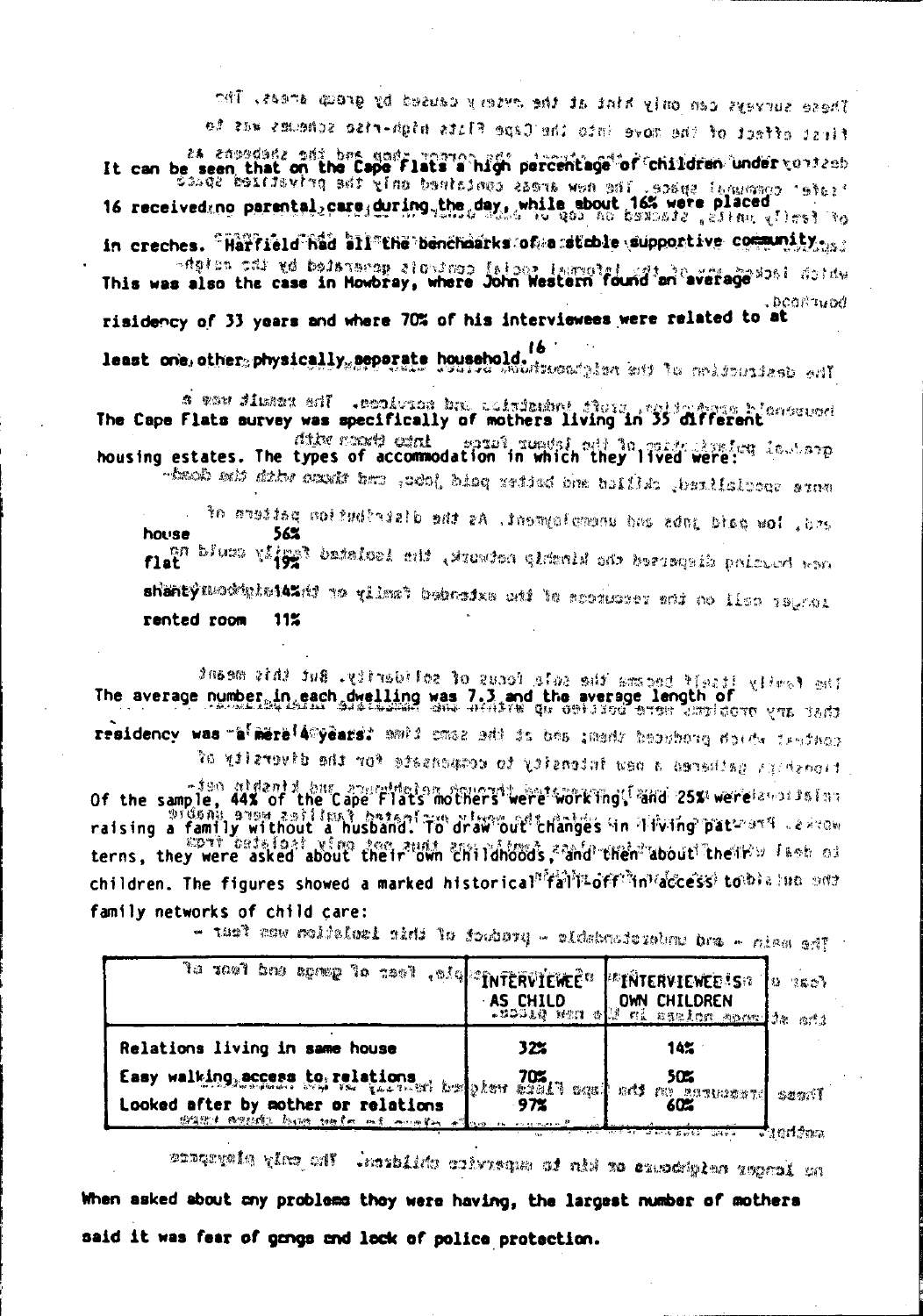These surveys can only hint at the mysery caused by group areas. The first effect of the move into the Cape Flats high-rise schemes was to destroy the function of the street, the corner shop and the shebeens as 'safe' communal space. The new areas contained only the privatized space of family units, stacked on top of each other In total Isolation, juxtaposed with the totally public space which surrounded them, a space which lacked any of the informal social controls generated by the neighbourhood.

The destruction of the neighbourhood atreet also blew out the cendle of household production, craft industriaa and aervicea. The result waa a gradual polarization of the labour force . into those with more specialized, skilled and better paid jobs, and those with the deadend, low paid jobs and unemployment. As the distribution pattern of new housing dispersed the kinship network, the isolated family could no longer call on the resources of the extended family or the neighbourhood.

The family Itself became the sole focus of solidarity. But this meant that any problems were bottled up within the immediate interpersonal context which produced them; and at the same time the family relationships gathered a new Intensity to compensate for the diversity of relationships previously generated through neighbours and kinship networks. Pressures built up which the newly nucleated families were unable to deal with. The working-class family was thus not only Isolated from the outside, but also from within.

The main - and understandable - product of this isolation was fear fear of neighbours, fear of unknown people, fear of gangs and fear of the strange noises in the new place.

These pressures on the Cape Flats weighed heavily on the housebound mother. The atreet waa no longer a aafe place to play and there were no longer neighbours or kin to supervise children. The only playspace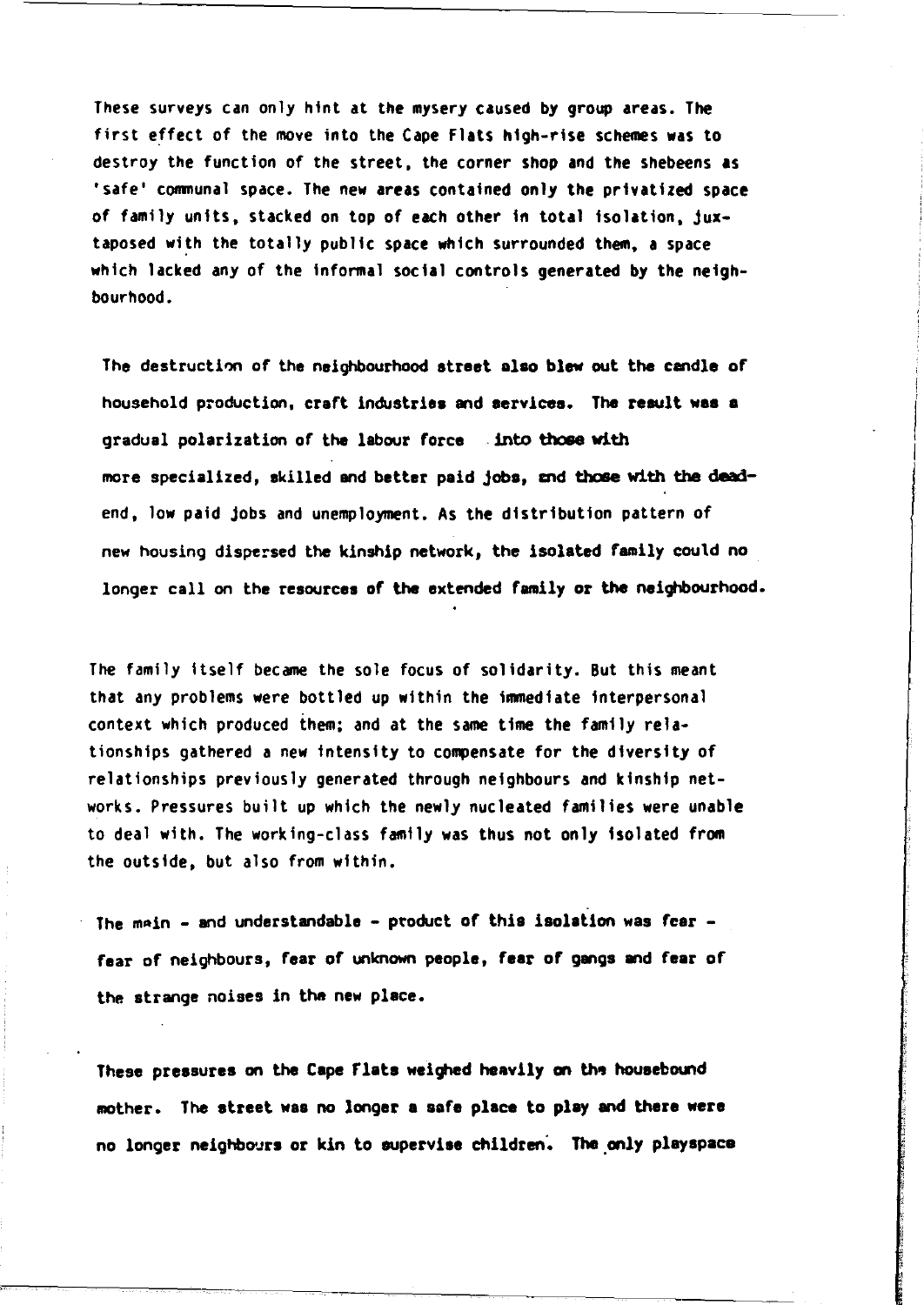that felt safe was 'the home', usually a tiny flat. As the strange new forces began to build up within the nuclear family, what had once been a base for support and security now tended to become a battleground, a major focus of all the enxisties created by the disintegration of community structures.

One route out of the claustrophobia of family life was through the use of alcohol and drugs. Many men took this path. Children were shaken loose in different ways. One way was through early sexual relationships and perhaps marriage. Another was Into the fierce youth subcultures on the streets - often in opposition to the parent culture. An attempted resolution of the problem of the working class family became ritualized in the violent youth gang culture on the ctreets, a consequence which simply reinforced the climate of fear. The situation was to be compounded by rising unemployment at the younger end of the potential labour force.

## WORKLESSNESS IN A DIVIDED CITY

Ł

The breakdown of family control and the collapse of a specific ghetto culture tended to force the control of youth·out of the hands of working-class culture and into the statre institutions. But a parallel phenomenon was taking place over employment.

With the elimination of a wide range of jobs in the domestic sphere, more and more people were compelled to rely on employment in the form of wage labour. For many workers this forced a dependency on white employers. In the boom years this was not unduly problematical ee factories sprang up in the city alongside their support industries and services. Between 1961 end 1974 production in South Africa grew at en average rate of 5.5% a year.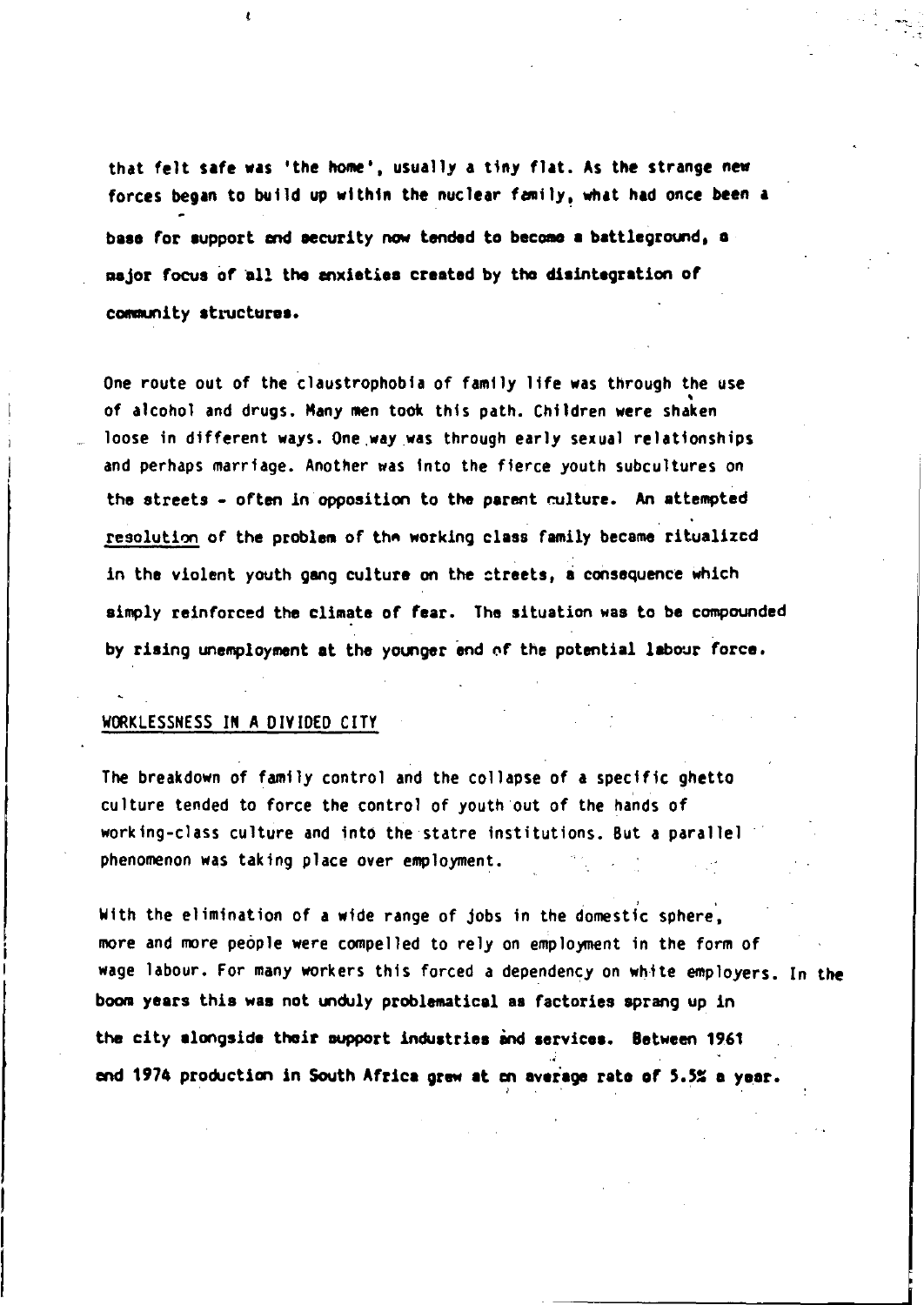But these conditions, as we have seen, were not to last. Although the country's exports increased 4 times over this period, its imports increased 6 times. This trade imbalance was compensated by foreign loans, and their interest alone increased from R2B million in 1966 to R759 million in 1979. Its dependent industrialization, linking it into the world system forced South Africa to catch the disease of recession in the early 1970s, causing industry to alter its optemistic estimates. By 1975 the country's growth rate fell to 2%. By 1977 it was lower, end by 1978 there was an absolute drop in production of some 25%.

South Africa's dependent status in the world economy occurred mainly bec2use its industrial revolution took place in the 1940s, a time when the world system was already at an advanced stage of development. The internatinr.al market was by then largely under the domination of monopoly capital. This position prevented the development In South Afrfca of a  $f$  fully autonomous 'national economy'. To accumulate wealth, therefore, South African industrialists and commodity producers had the choice of producing for an extremely small white or axtremely poor black local market, or submitting themselves to terms laid down in a competative world merket over which they had little influence. On the world market furthermore, effective competition increasingly required economies of scalc - huge concentrations of investment using advenced machinery end technioues.to produce cheaply for mass markets. Only the giant monopolies were able to afford this level of investment.

However, South Africa maintained a favoured access to world markets through its natural resources - mainly gold and diamonds. On the basis of this wealth the state was able to enter areas vital to the growth of industry,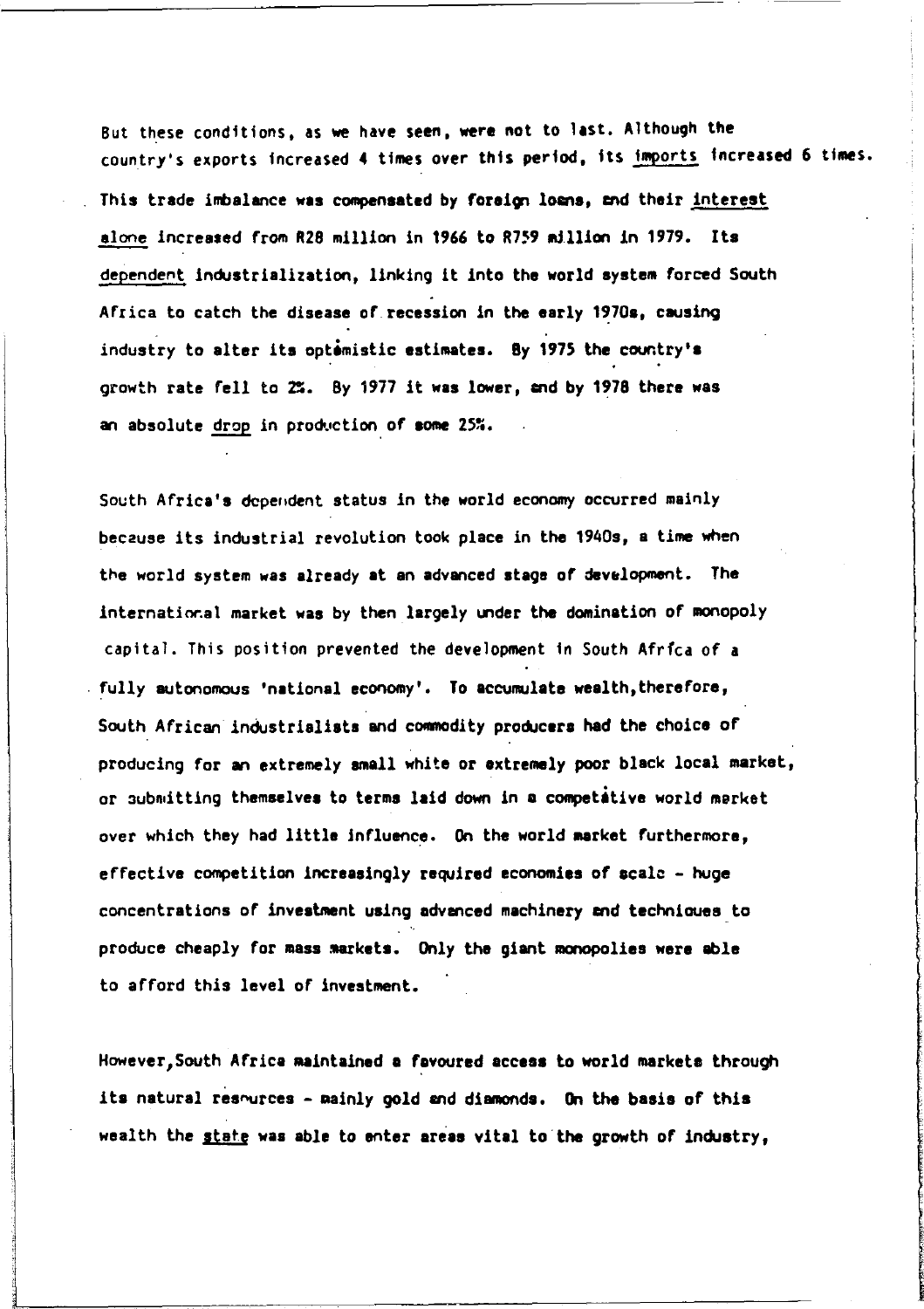ouch as electricity, iron, steel, fuel, and transport, areas involving enormous outlayr that no individual induatrialist Could afrord. Tho state in 1982 was the largest single investor and employer, and 57% of all plant and machinery was under its control.

But these developments resulted In an even closer Integration of the national economy with the world economy, subjecting it more directly to upswings and downswings in world capitalism. In world terms, manufacturing was a poor relation to mining. It had to rely on local markets; even its natural markets to the north were largely closed off for political reasons. But here a paradox arose. To keep the costs of products relatively low, industry had to rely on the availability of cheap labour. Yet cheap labour meant low wages. And as the greastest market for commodities was the working class, this meant low purchasing power. The only way out of this problem was an almost endless extension of credit by way of hire-purchase agreements. But eventually the bill had to become due, and the poor remained a poor market.

. In the recession of the 1970s manufacturers had two choices to maintain viibility - to lower real wages or to mechenise, prune products and fire workers. Both thase alternatives they set about doing. Between 1978 and 1980 Alone real wages declined 20% through inflation. A rand in 1970 was worth 36c in  $1981^{17}$ . Between 1977 and 1979 unemployment rose by an estimated half a million to around two million. In Cape Town in the 1970s these developmenta were to compound older employment problema for the city's workers, problems related to labour preference policies and the destruction of the domestic economy.

Official figures on unemployment - and particularly on under-employment have built-in problems which limit their usefulness. Among economically active people in South Africa, Charles Simkins found the 1979 unemployment figure to be around two million<sup>18</sup>. But government figures for the same year put unemployment at a little under half a million. Usually differences arise over definitions of non-employment, leading to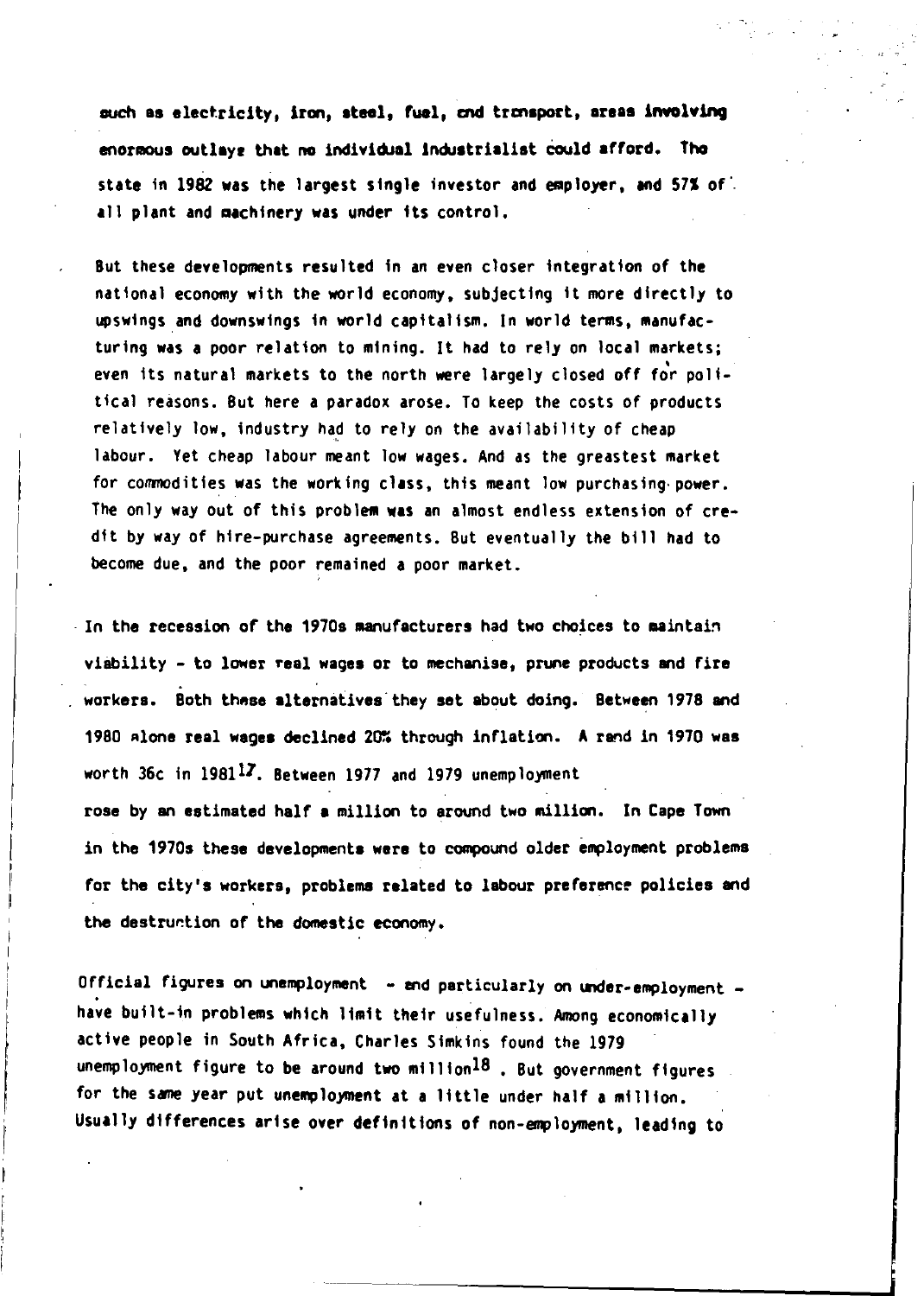what is called 'hidden unemployment' (hldded, that is, to statisticians but very visible to the poor). An attempt to obtain a clearer picture in a sin91e Cape Flats housing estate, Bishop Lavis, was made in 1982 by James Thomas and Andrea Blau<sup>19</sup>. They found official stats to be unhelpful because of their very narrow definition of unemployment. The definition used in the monthly Current Population Survey, holds that a person is unemployed if he or she is potentially economically active and:

(1) wants to work;

(2) does not work (has worked less than five hours in the past seven days);

(3) has tried to find work during the previous month;

(4) is able to accept a position within one week;

(5) is between the ages of 15 and 64 if male, and 15 and 59 if female.

On this basis the unemployment rate for Bishop Lavis in 1981 was 9.5% of the economically active population.

Thomas and Blau expanded their definition of unemployment to include:

any member of the economically active population who was not working and wanted to work, regardless of whether they were looking for work or not.

The only people excluded from the category of economically active were full-time students, those permanently medically unfit to work, those voluntarily retired and housewives not desiring work<sup>22</sup>.

With this definition the unemployment rate was found to be 13.9%. More than 63% of a sample of 2086 people in Bishop Lavis were found to have an income of R9 a week or less. Just over 60% of those questioned had not worked during the previous 12 months.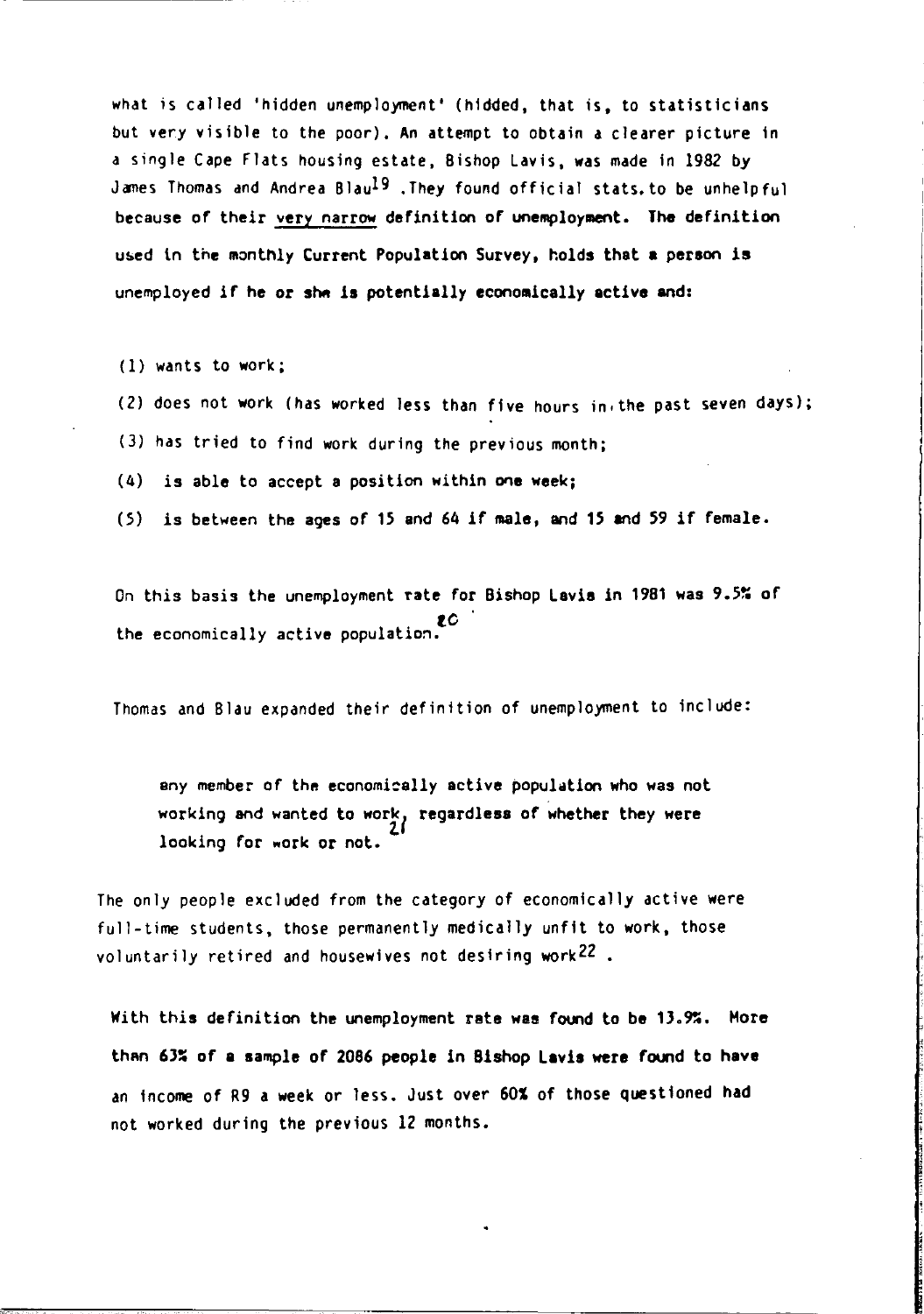| METHOD               | KEN PERCENTAGE | <b>HOMEN PERCENTAGE</b> |
|----------------------|----------------|-------------------------|
| Odd Jobs             | 8.5            | 5.6                     |
| Family help          | 78.4           | 8.6                     |
| Friends help         | 2.6            | 3.9                     |
| Pension              | 1.3            |                         |
| <b>Savings</b>       | 3.3            | 1.7                     |
| Unemployment Benefit | 0.7            | 1.1                     |
| Other                | 2.0            | 1.7                     |

Using a broad definition, Thomas and Blau found the number of economically active people who were under-employed to be as high as 68%. This gives a combined figure for the under-use of labour of just under 82%. It is orecisely here that exponents of 'informal sector' development seek to intervene. It is ironic that in the interests of urban stability, (and under a quise of old-fashioned liberalism) they are seeking to restore to ghetto entrepreneurs what a century of Commissions and Acts had sought to remove from them: Skills, abilities and a social network condusive to their survival. But of course the older ghetto culture had more than this. It had a measure of cohesion condusive to political organisation as well, and in the rapidly industrializing postwar state this could not be tolerated. In a draconian exercise of social engineering, Cape Town's proletariat were removed from the city in a cruel series of wrenches which destroyed social and political networks. increased unemployment enormously and confined people to areas characterised by poverty, social dislocation and violence.

In conclusion: This paper is not intended as a nostalgic pointer to the 'good old days' of urban poverty. One cannot deny the patriarchal relationships of exploitation within the old extended families, the harshness of existence in the cold, wet, hungry Cape winters, the crime and the graft that accompanied the business of staying alive. What has been attempted here it to document part of the trajectory by which the indigenous people of the Western Cape were transformed into an unban proletariat and a reserve army of unemployed labour. And, narrowing it still further, this has been done by focussing on the transformations which have taken place within the working class family. In this, it is really no more than a beginning.

 $\circ$  )  $\mathcal{M}$  (o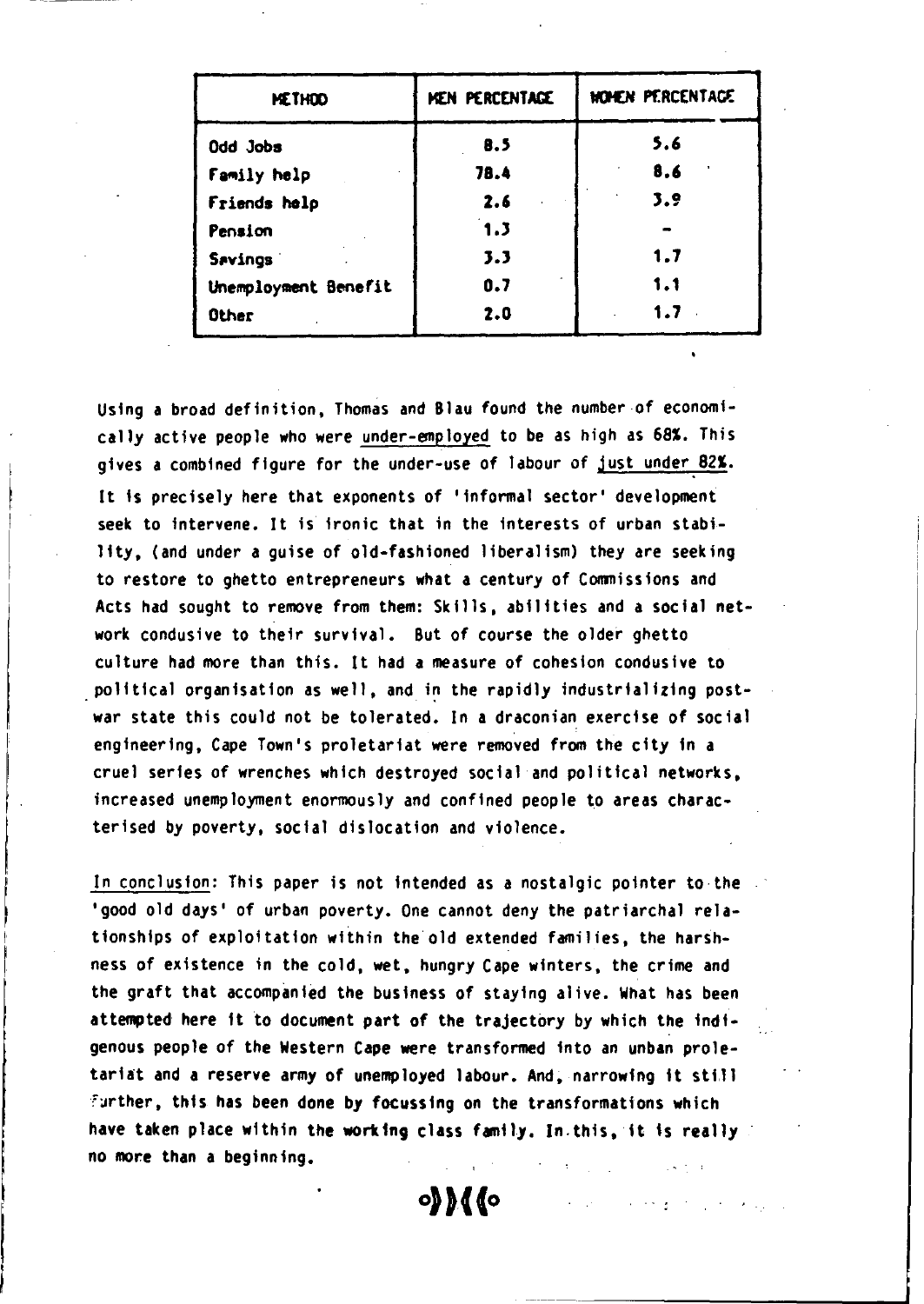NOTES

1. In R. Hallett: Violence and social life in Cape Town in

the 1900s (unpublished paper 1979).

- 2. See D Webster: The social organisation of poverty, a seminar paper presented to the African Studies Institute, University of the Witwatersrand, 1980 for similar examples on the Reef.
- 3. D. Webster. Ibid pl6.
- 4. Cape Coloured Commission UG54 1937.
- 5. Brian Barrow: Behind the dark doors of District Six, undated article in Wollheim Collection, UCT (probably 1966).
- Adopted from T. Matsetela, M. Matshoba, D. Webster, P. Wilkinson,  $6.$ J. Yawitch and H. Zarenda: <u>Unemployment and 'informal' income</u>-<br>earning in Soweto, African Studies Institute seminar paper, July 1980. The original typology was developed by Keith Hart, 'Informal income opportunities and urban employment in Ghana, Journal of Modern African Studies II, 1973 and adapted for South Africa by K.S.O. Beavon and A. Mabin: 'Hawkers in Johannesburg' S.A.C.S. Workshop 1978 (unpublished).
- 7. These figures come from available Cape Feninsula directories from 1912 to 1973.
- $8.$ The Efficacy of Coloured labour. In: Long term development of Western Cape, N.D.M.F. Cape Western Region seminar, Cape Town May 16 and 17 1973 p 36. Divisional Council Data Bank. The high levels of absenteeism and resignations - almost half the total clothing industry every six months or 200 a month - was one of the major reasons given by the industry for mechanisation.
- $9.1$ P. Cohen: Subcultural conflict and working class community. working papers in cultural studies No. 2 (Spring). Centre for Contemporary Cultural Studies, University of Birmingham. Quoted in Clarke et al p. 30. A shortened version of Cohen's paper can be found in: Culture, Media, Language : Working Papers in cultural studies, 1972-79, Hutchinson 1980
	- 10. O.D. Wollheim: Peninsula's tragedy of the poor, Cape Tomes,  $26.1.59.$
	- 11. Interview with Wollheim 24.3,81.
	- 12. J. Western: Outcast Capetown, Human & Roussouw, 1981 p312.
	- 13 Theron Commission pp 27 & 261.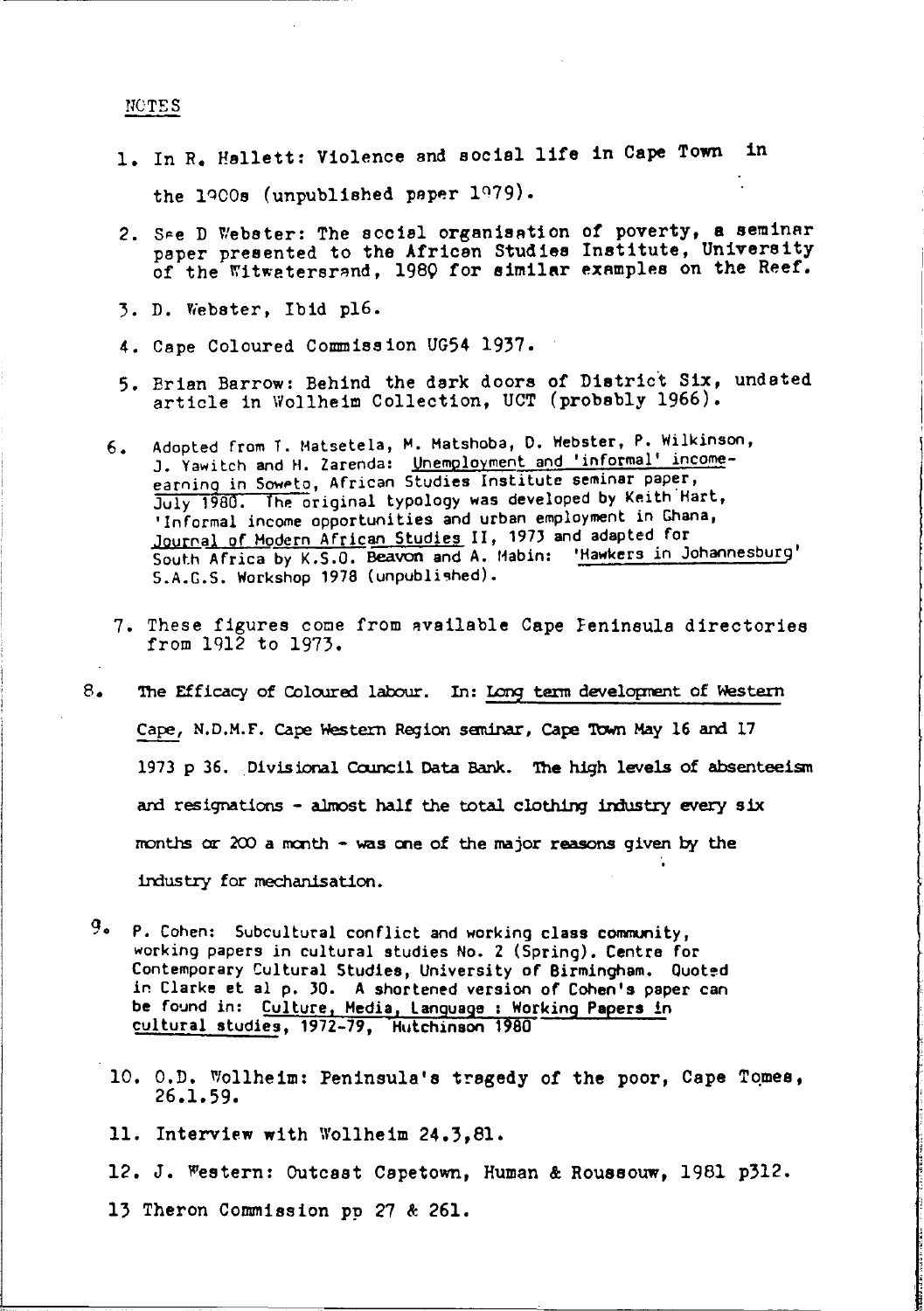- 14. Wollheim: Article for Africs South (undsted), Wollheim Collection. UCT.
- 15. Survey of Cooe Flats Mothers (secole of 243)  $441$ . Survey of gang members (sample of 100).  $\neq 2$ Survey of effects of media violence (sample of 200 ; Mana Slabbert: Violence on Cinema, Television and the Streets, Institute of Criminology, U.C.T. 1981).
- 16. Western, op cit p312.
- 17. Cape Times 2.4.81.
- $18. c.$  Simkins: The Demographic demand for labour and institutional context of African unemployment in South Africa, 1960-1980. South African Labour and Development, Research Unit 39, U.C.T. 1981
- 19. J. Thomas & A. Blaus Coloured unemployment in Bishop Lavis: the story behind the statistics. S.A.L.D.R.U. 1982 (forthcoming).
- 20. Statistical news releases, Department of Statistics a semple of 3000 dwellings a month over 12 months is used.
- 21. Thomas & Blau, op cit, pl4.
- 22. Ibid pl4